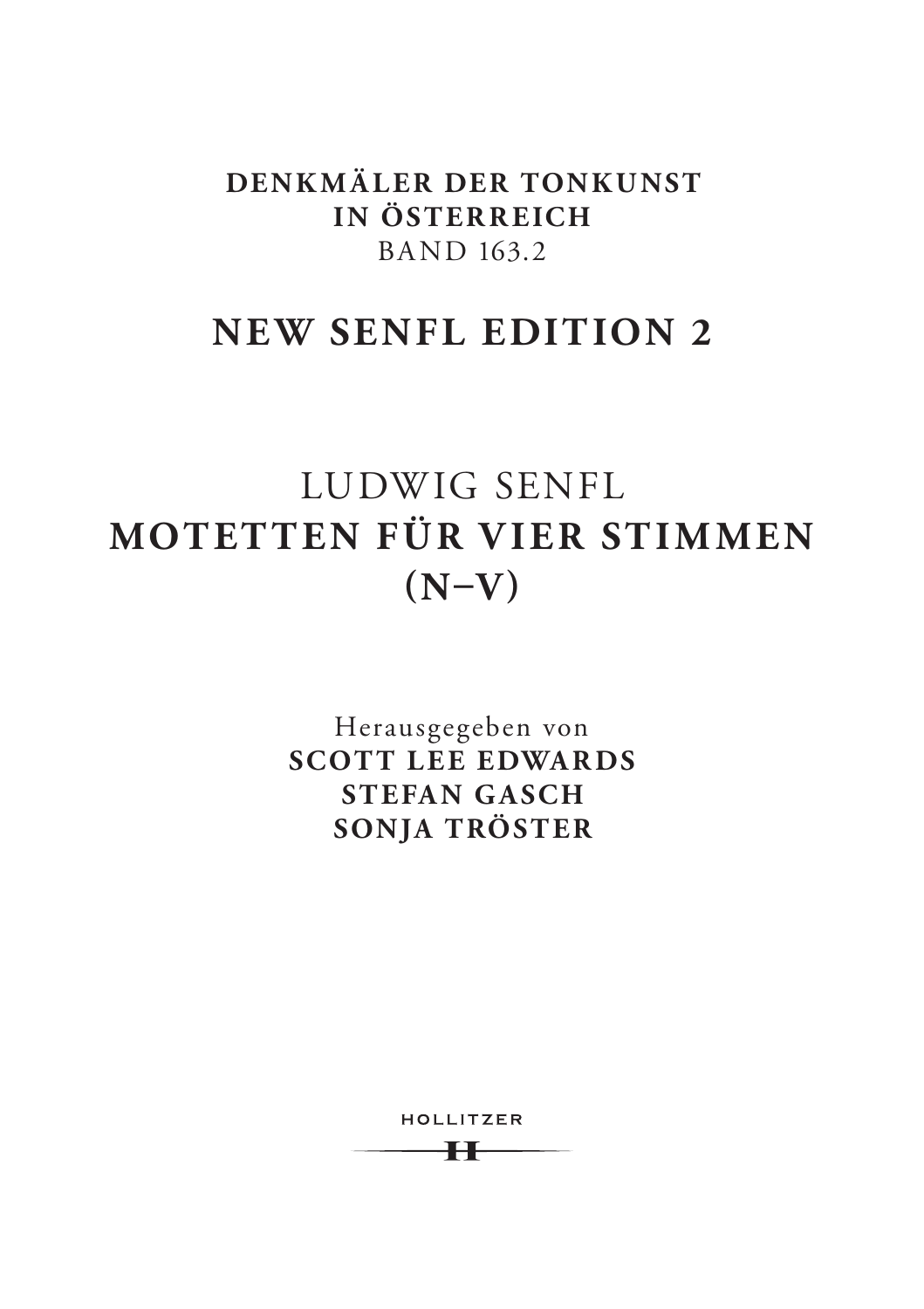**DENKMÄLER DER TONKUNST IN ÖSTERREICH** VOLUME 163.2

# **NEW SENFL EDITION 2**

# LUDWIG SENFL **MOTETS FOR FOUR VOICES (N–V)**

Edited by **SCOTT LEE EDWARDS STEFAN GASCH SONJA TRÖSTER**

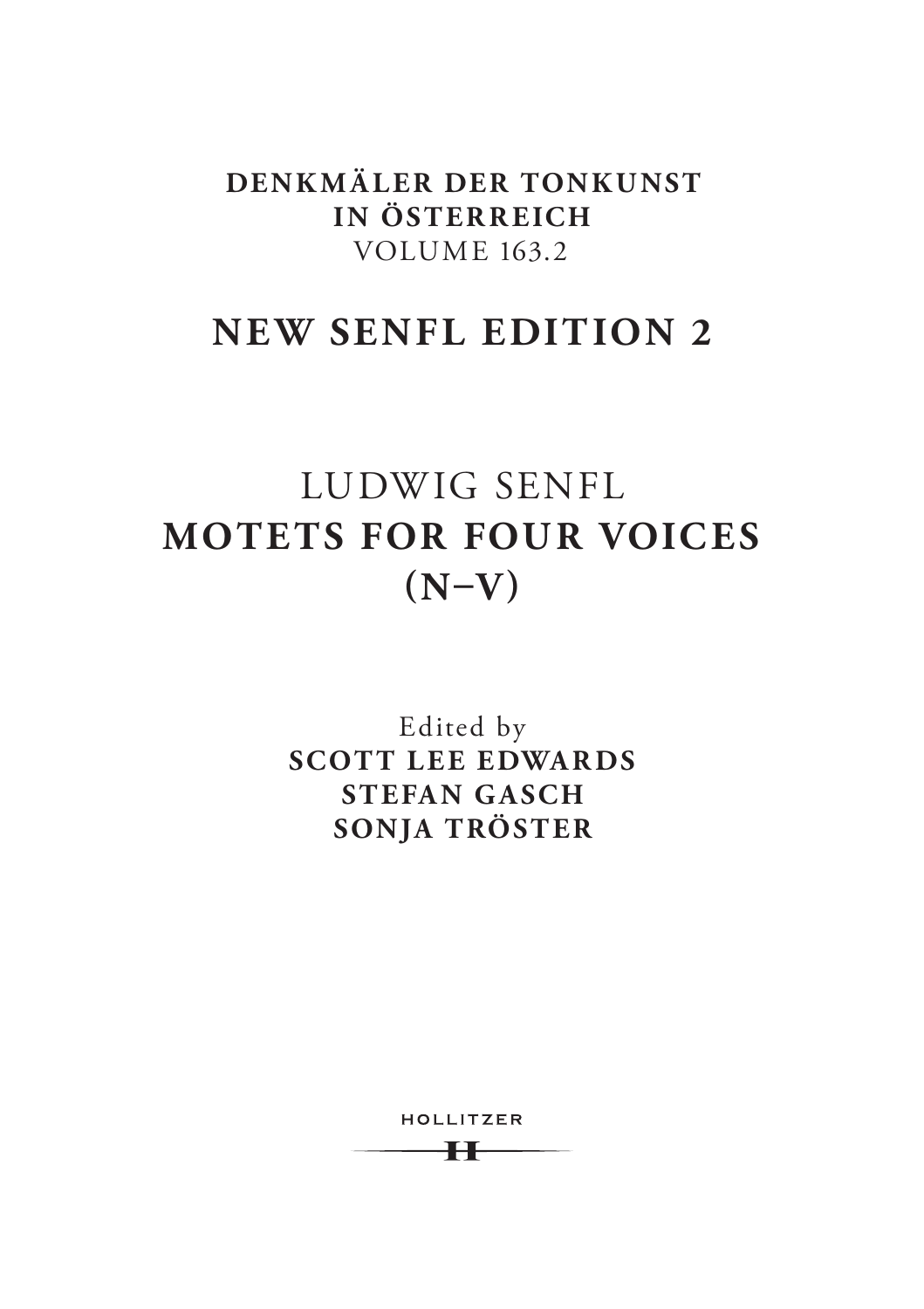Dieser Band wird an die beitragenden Mitglieder der Gesellschaft zur Herausgabe von Denkmälern der Tonkunst in Österreich (Subskribenten) zu wesentlich ermäßigtem Preis abgegeben. Bei Auführungen der in diesem Band veröfentlichten Werke sind die Denkmäler der Tonkunst in Österreich als Quelle auf Programmen, in Ansagen usw. zu nennen.

> Veröfentlicht mit Unterstützung des Austrian Science Fund (FWF): PUB 714-G (Forschungsergebnisse des FWF-Projektes P 27469) Leitung: Stefan Gasch



Open Access: Wo nicht anders festgehalten, ist diese Publikation lizenziert unter der Creative-Commons-Lizenz Namensnennung 4.0; siehe http://creativecommons.org/licenses/by/4.0/

Satz: Gabriel Fischer Notensatz: Scott Lee Edwards, Stefan Gasch, Sonja Tröster Hergestellt in der EU

© 2022 by HOLLITZER Verlag, Wien

ISMN 979-0-50270-020-1 ISBN 978-3-99012-803-9 ISSN 2616-8987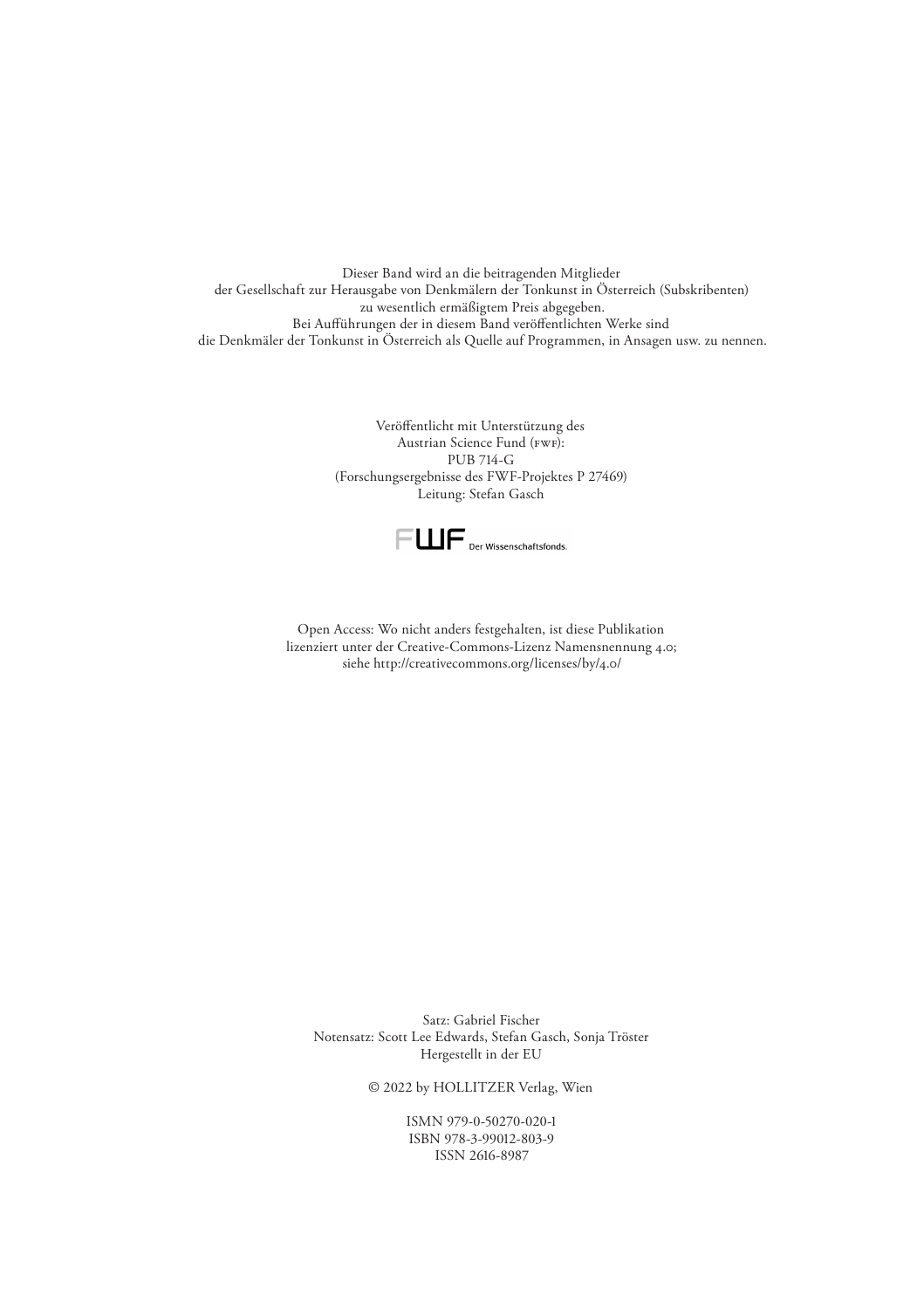# TABLE OF CONTENTS

| <b>GENERAL INTRODUCTION</b>                                                             |  |
|-----------------------------------------------------------------------------------------|--|
|                                                                                         |  |
| 27. Nativitas tua, Dei Genitrix Virgo  1                                                |  |
|                                                                                         |  |
| 2.p. Cum dederit dilectis suis somnum  12                                               |  |
|                                                                                         |  |
|                                                                                         |  |
|                                                                                         |  |
|                                                                                         |  |
|                                                                                         |  |
|                                                                                         |  |
|                                                                                         |  |
|                                                                                         |  |
|                                                                                         |  |
|                                                                                         |  |
|                                                                                         |  |
|                                                                                         |  |
| 42. Regina caeli, laetare / Conscendit iubilans  78<br>2.p. Quia quem meruisti portare/ |  |
| 3.p. Resurrexit sicut dixit/                                                            |  |
|                                                                                         |  |
| 4.p. Ora pro nobis / Te ergo quaesumus  82                                              |  |
| 5.p. Alle-, Domine nate matris/                                                         |  |
|                                                                                         |  |

| 44. Salve, Regina / Stella maris a trimatu  89 |  |
|------------------------------------------------|--|
|                                                |  |
| 46. Salve, Rex aeternae misericordiae  106     |  |
| 47. Sancta et immaculata Virginitas (i)  117   |  |
| 48. Sancta et immaculata Virginitas (ii)  120  |  |
| 49. Sancta Maria Virgo, intercede (i)  123     |  |
|                                                |  |
| 51. Suscepimus, Deus, misericordiam tuam  130  |  |
|                                                |  |
|                                                |  |
|                                                |  |
| 55. Virgo prudentissima, quo progrederis  149  |  |
| 56. Fragment from D-HRD Fü MS 9820  152        |  |

## CRITICAL APPARATUS

| General and Bibliographical Abbreviations  157 |  |
|------------------------------------------------|--|
|                                                |  |
|                                                |  |
|                                                |  |
|                                                |  |
| Alphabetical Index of Text Incipits  225       |  |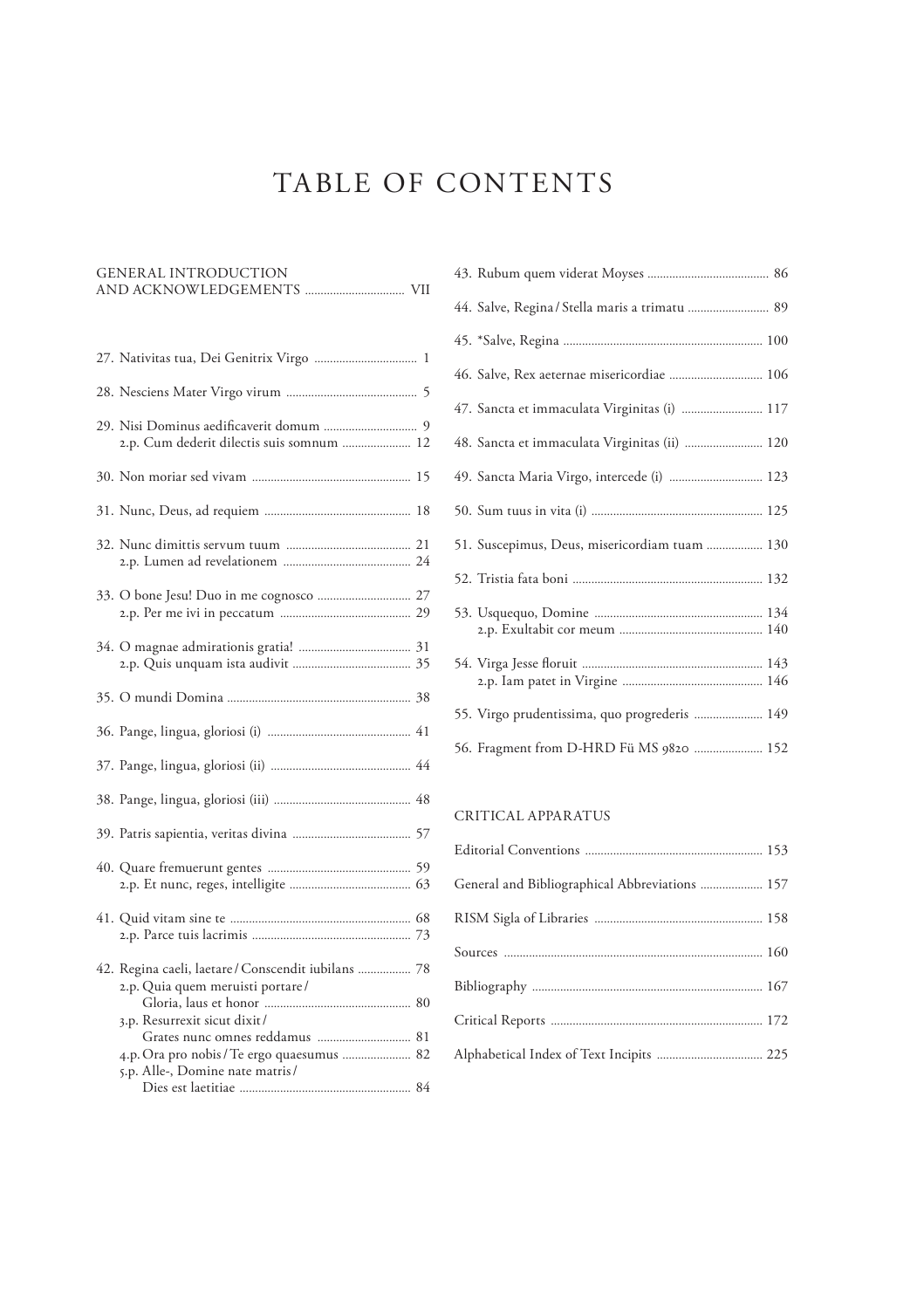# CRITICAL APPAR ATUS

#### **EDITORIAL CONVENTIONS**

The goal of the editors is to present the compositions of Ludwig Senf in a practical critical edition. All sources transmitting Senf's works have been taken into account, and principal sources have been designated for each composition based on an evaluation of several factors, including completeness, accuracy, and dating. The readings found in these sources form the basis for this edition. Variations in the sources that depart from the edition are catalogued in the critical reports.

The editorial benchmarks set by the New Josquin Edition (NJE) have served as an important starting point for this edition, which is designed to be used in conjunction with Stefan Gasch and Sonja Tröster, *Ludwig Senf (c.1490– 1543): A Catalogue Raisonné of the Works and Sources*, 2 vols., Épitome musical (Turnhout, 2019; henceforth: SC, for Senf Catalogue). In order not to constrain the picture of Senf's compositional output or the sixteenth-century reception of his music, works that survive only in fragmentary form have also been edited, as well as compositions of doubtful or conflicting attribution. The titles of works considered doubtful by the authors of the SC are marked with an asterisk. The label 'conflicting ascriptions' means that a composition is ascribed in contemporaneous sources not only to Senf, whereas compositions later attributed to Senfl by scholars are labelled as 'attributed'. Works considered misattributed are described in the SC but not included in the edition. The four volumes of motets of the New Senfl Edition (NSE) are organised according to scoring and structured alphabetically.

#### **On the Edition**

The editors strive to present a modern edition that preserves some visual aspects of the original sixteenth-century notation. Voices are designated D (discantus), Ct (contratenor), T (tenor), and B (bassus); additional voices are named according to the principal source and therefore not standardised. When sources assign alternative names, these names are indicated in the critical reports. A prefatory staff indicates the original clefs and key signatures in the principal source. At the beginning of each section or *pars* of an edited composition, the range of each voice is provided.

Obvious mistakes apart, note values given in the principal source are transcribed without alteration in the edition, as are the original mensuration or proportion signs. With the exception of *breves*, *longae*, *maximae*, and chant notation, modern note shapes are used. Perfect breves and longs are notated with a dot. In *tempus perfectum*, dotted longs are thus not distinguishable optically from perfect longs. Imperfect longs (not dotted in the edition) can equal the value of either two (imperfect) breves or a dotted breve plus breve. Since the latter case defes the limitations of modern notation, the exact value is indicated in a footnote. Final notes of compositions or sections are always rendered as *longae* and imply indeterminate duration.

A combination of normal and dotted barlines is used in the edition. The dotted barline appears whenever the note value exceeds the length of the measure. The music sometimes implies the need to bar one or more voices diferently; in those cases, all voices are numbered by measure together according to the smallest measure unit, rather than numbered individually.

Ligatures in the principal source are indicated by solid brackets  $(\Box)$  above those notes that are grouped together in the ligature.

Coloration (the blackening of notes), including socalled *minor color*, is indicated with corner brackets (┏ ┓).

For compositions arranged as *alternatim* settings, plainchant from late ffteenth- or sixteenth-century sources has been provided for the unset portions.

#### Text

The text of each motet is based on the version of the text given in the principal source. It has been standardised according to Neo-Latin orthography and modern liturgical sources. Proper names and *nomina sacra* are capitalised. If no source transmitting the composition includes a text, the edition follows, when available, a standard version of the text based on the incipit or title. Textual repetitions indicated in the source by signs of repetition (*ij*) are written out and placed in angle brackets; missing text is supplied in italics as needed.

For motets combining Latin and German texts, a standardised version of the German text based on the principal source is used in the edition. The original German orthographies as found in the sources are included in the critical reports.

Although diferences in texts for individual voices may occur in the principal source, such as a difering word, verb tense, or orthography, the text in this edition is rendered the same for all voices. In cases where individual phrases are not included in a certain voice for apparent compositional reasons, ellipses are used to represent the missing text. Textual discrepancies (apart from alternative spellings) are catalogued in the critical reports.

Senf's tenure at the Munich court chapel coincides with the publication of the *Scintille di musica* (Brescia: Lodovico Britannico, 1533) by Giovanni Maria Lanfranco, whose discussion of singing text with music formed the basis for later sixteenth-century expansions on this topic by Giosefo Zarlino and Gaspar Stoquerus. Prescriptions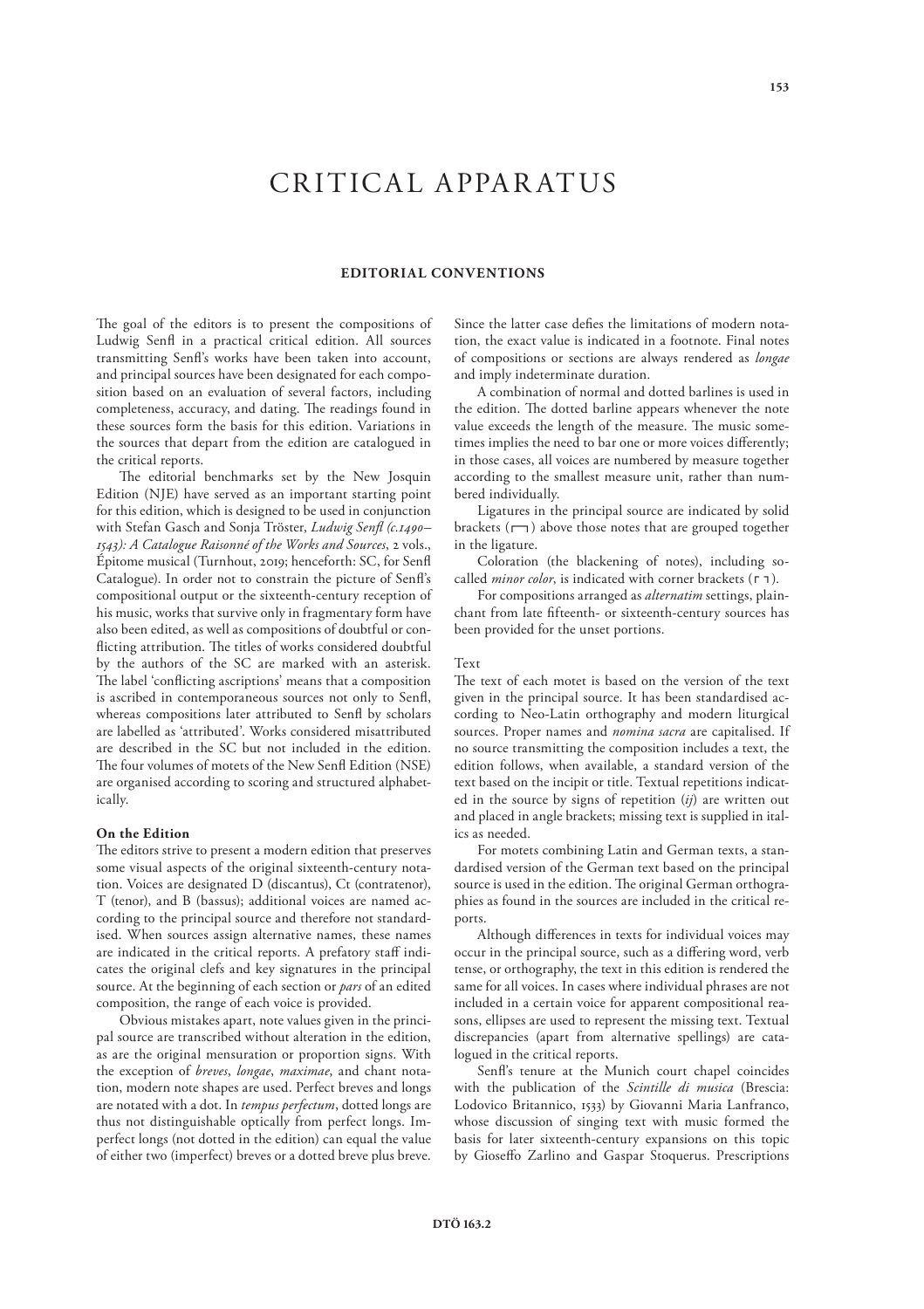outlined by these theorists, though useful to the editors, are often contradicted by the sources transmitting Senf's music. One occasionally fnds, for example, syllables assigned to proscribed semiminims, fnal syllables assigned to medial notes of phrases, repeated notes sung to the same syllable, or various text underlay possibilities across a large intervallic leap. Among the most persuasive testimonies to the disparities that can occur between theoretical prescription and performance practice are the Munich choirbooks used in the preparation of this edition. Their careful alignment of text and notes provides a valuable window on how texts were sung by the Munich court chapel, and thus points to the kind of performance practices Senf would personally have known, despite any theoretical advocacy to the contrary.

Thus, wherever available, text underlay is transcribed as it appears in the designated principal source. In those cases where sources do not provide consistent underlay or do not align text and notation in a manner familiar to the modern reader, the editors have adhered to a few basic principles in deciding how to underlay the text. These principles are based on rules described by sixteenth-century music theorists, patterns of text underlay in other contemporaneous musical sources, and recent musicological study. Among the most fundamental are:

- to group words on the basis of syntax or meaning and organise them to accord with cadences and rests;
- to assign no more than one syllable to a ligature;
- to underlay repeated motivic sequences with the same text.

When sources and theorists do not offer clear guidance, the editors take into account the accentual aspects of the language. In his colloquy on Latin and Greek pronunciation, Erasmus stresses the importance of teaching correct pronunciation to the youngest of students, so they might unlearn the bad habits of vernacular languages and gain an understanding of Latin syllabic quantities. Such concerns would have been a pedagogical preoccupation at the Latin schools where Senf's music was sung. In making decisions about text underlay, the editors have found singing the music especially instructive. We hope that paying attention to the sounding qualities of the text will help us shed the donkey's ears Erasmus laments among so many scholars deaf to the nightingale's song.

#### Literature consulted:

- Desiderius Erasmus of Rotterdam, 'The Right Way of Speaking Latin and Greek: A Dialogue', trans. Maurice Pope, *Collected Works of Erasmus, Literary and Educational Writings*, ed. J. Kelly Sowards, iv (Toronto, 1978), 347–475.
- Don Harrán, 'How to Lay the Lay: New Thoughts on Text Underlay', *Musica Disciplina*, 51 (1997), 231–62.
- *Word-Tone Relations in Musical Tought: From Antiquity to the Seventeenth Century*, Musicological Studies & Documents, 40 (Neuhausen-Stuttgart, 1986).
- Edward E. Lowinsky, 'A Treatise on Text Underlay by a German Disciple of Francisco de Salinas', in *Festschrift Heinrich Besseler zum sechzigsten Geburtstag*, ed. Eberhardt Klemm (Leipzig, 1961), 231–51, reprinted in id., *Music in the Culture of the Renaissance and Other Essays*, ed. Bonnie J. Blackburn, 2 vols. (Chicago, 1989), ii, 868–83.
- Honey Meconi, 'Is Underlay Necessary?', in *Companion to Medieval and Renaissance Music*, ed. Tess Knighton and David Fallows (London, 1992), 284–91.
- Thomas Schmidt-Beste, 'Editorial Text Underlay Revisited', in *Early Music Editing: Principles,*  Historiography, Future Directions, ed. Theodor Dumitrescu, Karl Kügle, and Marnix van Berchum (Turnhout, 2013), 105–39.
- 'Textunterlegung', *MGG*², Sachteil, ix (Kassel, etc., 1998), 478–93.
- Peter Schubert and Julie E. Cumming, 'Text and Motif c.1500: A New Approach to Text Underlay', *Early Music*, 40 (2012), 3–13.

#### Accidentals and *musica fcta*

Accidentals that appear in the principal source are placed in front of the notes. Cautionary accidentals are not included in the edition but are documented in the critical reports. Editorial accidentals, applied according to the rules of *musica fcta*, are always placed above the relevant notes and apply only to these.

The use of *musica ficta*—in the sense of accidentals not notated in the source but supplied by the performer—is roughly guided by three basic rules transmitted in contemporary theoretical writings (frst compiled by Edward Lowinsky in 1964):

- the prohibition of the simultaneous sounding of *mi* against *fa*;
- the rule of propinquity, that is, approaching a perfect consonance by the nearest imperfect consonance;
- the note above *la* should always be sung as *fa*.

The purpose of the first rule is to avoid false perfect intervals (diminished, augmented) in the harmonic sense. In the NSE, the second rule involves raising the leading note in cadential formulae. The last rule is applied to avoid melodic tritones.

*Musica fcta* is always dependent on context, and more than one choice may be possible. Apart from the question of how closely the above-mentioned rules were followed, problems with *musica fcta* often arise in passages where the rules confict with one another. In general, the editors weigh considerations of melodic principles, note values, and simultaneously sounding intervals in applying *musica fcta*, thereby avoiding excessively stark dissonances without smoothing out all acoustic delicacies. In cases where the use of *fcta* is more arguable, the editorial accidentals appear in brackets. *Musica fcta* is also provided in motets with missing voices, albeit more sparingly, since it is often less certain where it should be supplied.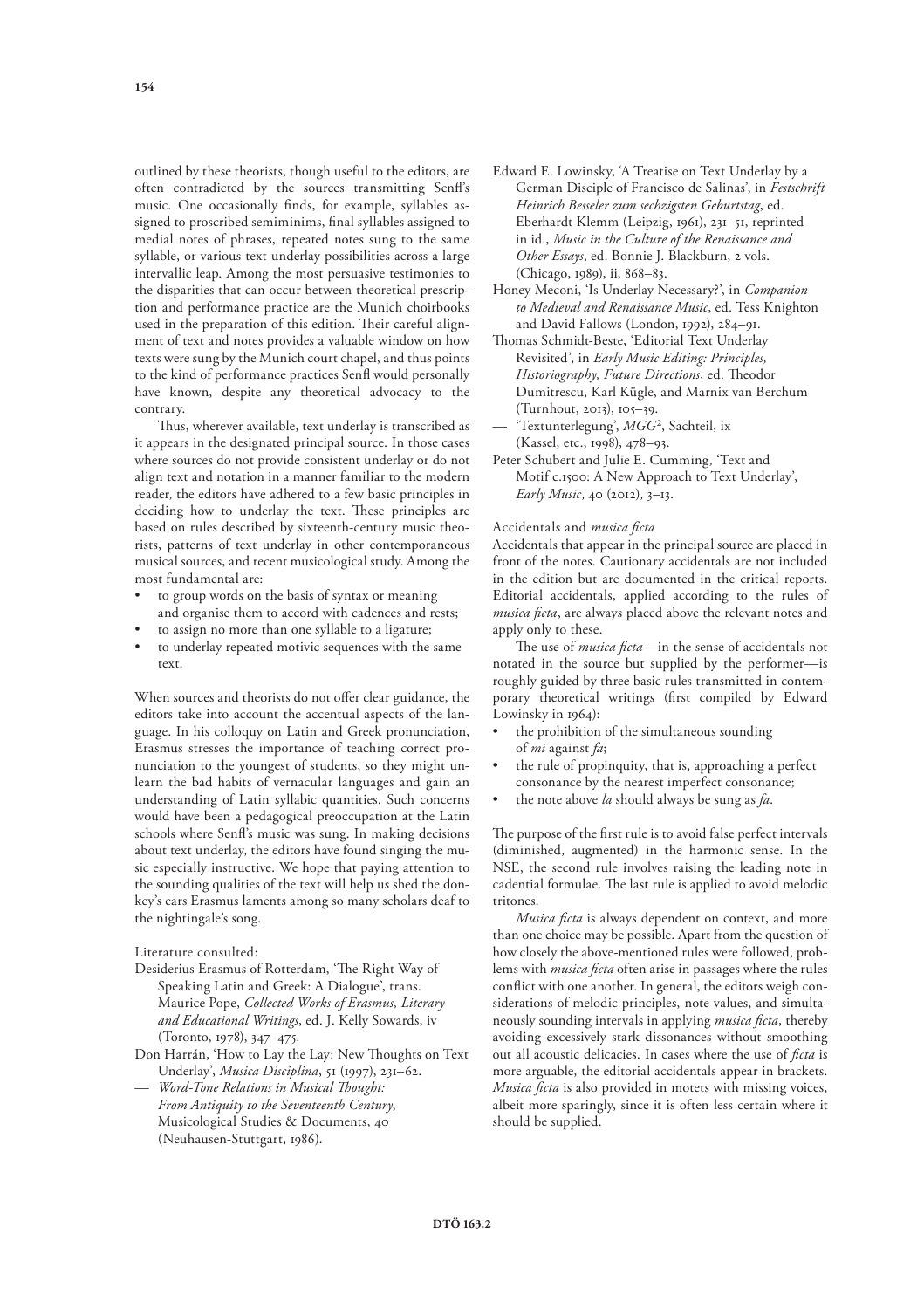Literature consulted:

- Margaret Bent, '*Musica Recta* and *Musica Ficta*', *Musica Disciplina*, 26 (1972), 73–100.
- 'Diatonic *Ficta*', *Early Music History*, 4 (1984), 1–48.
- 'Accidentals, Counterpoint and Notation in Aaron's Aggiunta to the *Toscanello in musica*', *Journal of Musicology*, 12 (1994), 306–44.
- Margaret Bent and Alexander Silbiger, 'Musica Ficta', *New Grove*², xvii (London, 2001), 441–53.
- Edward E. Lowinsky: Introduction to *Musica nova*, ed. H. Colin Slim, Monuments of Renaissance Music, 1 (1964), xiii–xxi.
- Anthony Newcomb, 'Unnotated Accidentals in the Music of the Post-Josquin Generation', in *Music in Renaissance Cities and Courts: Studies in Honor of Lewis Lockwood*, ed. Jessie A. Owens and Anthony M. Cummings (Warren, MI, 1997), 215–25.
- Peter Urquhart, 'Cross-Relations by Franco-Flemish Composers after Josquin', *Tijdschrift van de Vereniging voor Nederlandse Muziekgeschiedenis*, 43 (1993), 3–41.
- 'Musica Ficta. B. 15. und 16. Jahrhundert', *MGG*², Sachteil, vi (Kassel etc., 1997), 673–82.

#### **On the Critical Reports**

Detailed information on the individual pieces and sources that transmit Senf's compositions is provided in the SC. This information includes descriptions of all the sources with remarks on their physical make-up, dating, and provenance, along with citations of secondary literature relevant to each source.

In regard to individual works, the following information is provided in the SC and therefore not reproduced here:

- a list of modern editions;
- a comprehensive list of secondary literature;
- information regarding musically related settings (if applicable).

The critical reports document the transmission of each composition and provide the following information:

- the entire text, if any, along with the source of the text and a translation in English. If not stated otherwise, the translations are the work of the editors and, in the case of English texts, beneftted tremendously from the expertise of Leofranc Holford-Strevens. Text that is not set to music but essential to its meaning is placed in square brackets. Editorial additions in the translations are indicated by angle brackets.
- if applicable, a brief discussion of the cantus frmus or model on which the composition is based and a transcription from a period source. Efforts have been made to locate cantus frmi from sources that coincide with Senf's lifetime or are geographically proximate to where he lived. In those cases where more than one source is available, the one whose cantus frmus most closely matches Senft's model has been transcribed. The texts of the cantus frmi have been standardised in modern orthography, and the notation transcribed into stemless modern chant notation.

a list of all extant sources, including intabulations. Each source is designated by an editorially-assigned siglum based on the location of the manuscript, the name of the printer or, for music treatises, the author. The numbering in the sigla is based on the sources used in a particular volume and thus difers from volume to volume. Original numberings of compositions in the sources as well as foliation or pagination, if applicable, are indicated. Numberings given in square brackets are taken from the secondary literature listed in the general list of sources (pp. 160–6). Voices are designated according to the source and abbreviated. Voice designations that deviate from the principal source are described according to their relationship to the edition (for example, 'D2=V', where 'D2' would be the voice designation in the source and 'V' would be the voice designation in the edition). If the voices are not named within a source that comprises partbooks, the voices are designated according to the labels of the partbooks. In cases where voice designations deviate from the labels in their partbooks, the diference between partbook label and internal voice designation is clarified (i.e. 'A2 in V'). The composer ascription found in the source is provided in italic text; the abbreviation 'anon.' indicates that no attribution is present. When the source is a set of partbooks, the attribution is derived from the tenor (unless stated otherwise).

For example, the entry:

**Zwi²** D-Z 81/2, [no. 46], no. 45 (D, T, B), *LS*, Ct missing, text in T and B, text incipit in D

indicates that a composition in Zwickau, Ratsschulbibliothek MS 81/2 (abbreviated in the relevant volume as **Zwi²**), a manuscript set of partbooks, is numbered in the source as 45, but assigned number 46 in Gasch 2013b (as would be indicated in the general list of sources of that volume). This source includes neither foliation nor pagination. The surviving partbooks are labelled discantus, tenor, and bassus. The contratenor partbook is missing. In the tenor partbook, the composition is attributed to 'LS'. The tenor and bassus partbooks provide full text underlay for the composition, whereas the discantus transmits only a text incipit.

In most cases, one complete extant copy of a print has been consulted for the edition and is identifed by the library's RISM siglum.

- an evaluation of the sources based on a collation of variant readings and a determination of the principal source or sources;
- variant readings;
- general remarks.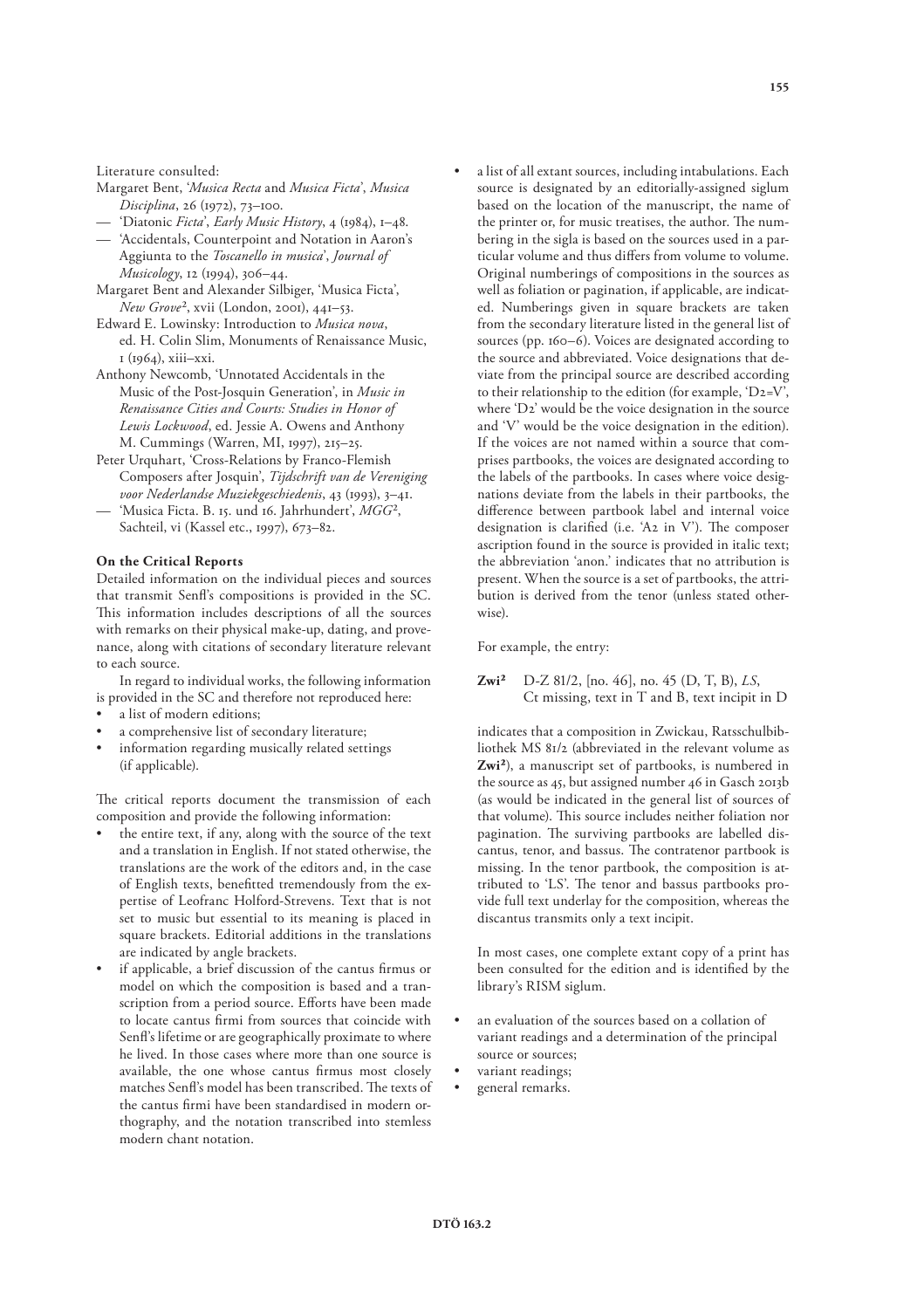The section titled 'Variant Readings' offers a detailed comparison of all sources of a composition with the exception of intabulations. As an intabulation is an arrangement of a composition that often has too many deviations to document, variants in these sources are not included. In the case of compositions transmitted in only one source, the label 'Critical Notes' is used in place of 'Variant Readings'. Any deviations from the edition are listed in this section, which is subdivided into the following categories:

Voice designations Clefs Staff signatures Mensuration and proportion signs Canonic devices, directions, and/or non-verbal signs Variants in pitch and rhythm Accidentals Coloration Ligatures Textual variants and text placement

All musical variants are documented in the following format:

- measure number and position of the notational sign (note or rest) within the measure (indicated in subscript; cue notes at the beginnings of staf lines are ignored)
- voice (as designated in the edition)
- source (using the designated siglum for the volume at hand)
- a description of the variant

For example, the entry:

$$
28_1 \qquad \qquad D \qquad \textbf{Reg}^4 \quad \text{Sb Mi}
$$

would mean, that the frst notational sign in measure 28 of the discantus in the edition is subdivided into a semibreve followed by a minim in the manuscript **Reg4**.

The entry:

$$
47_2 \qquad \qquad B \qquad \mathbf{Gr} \qquad \mathbf{Sb} \text{-} e
$$

indicates, that contrary to the edition, the second sign of the bassus in measure 47 reads as a semibreve on *e* in the print **Gr**. (Pitches are given according to the scheme that designates middle C as  $c^1$ , the octave lower as  $c$ , and the octave higher as *c*².)

An attempt to catalogue all diferences in text underlay would yield an unwieldy amount of data beyond the practical scope of documentation. Therefore, only variations in phrase underlay considered signifcant are recorded. Texts are transcribed according to the spelling used in the edition.

A typical entry might appear as follows:

323–382 T **Lei¹** *quia manducabis, manducabis*

The first element in the row defines the outer boundaries of the phrase, which, in this case, lasts from the third notational sign of measure 32 up to and including the second sign of measure 38. In this passage, the text underlay in the tenor partbook of the manuscript Lei<sup>1</sup>, contrary to the edition, is 'quia manducabis, manducabis'.

Any further information regarding either the composition, its transmission, and/or the sources is recorded in the section 'Remarks'.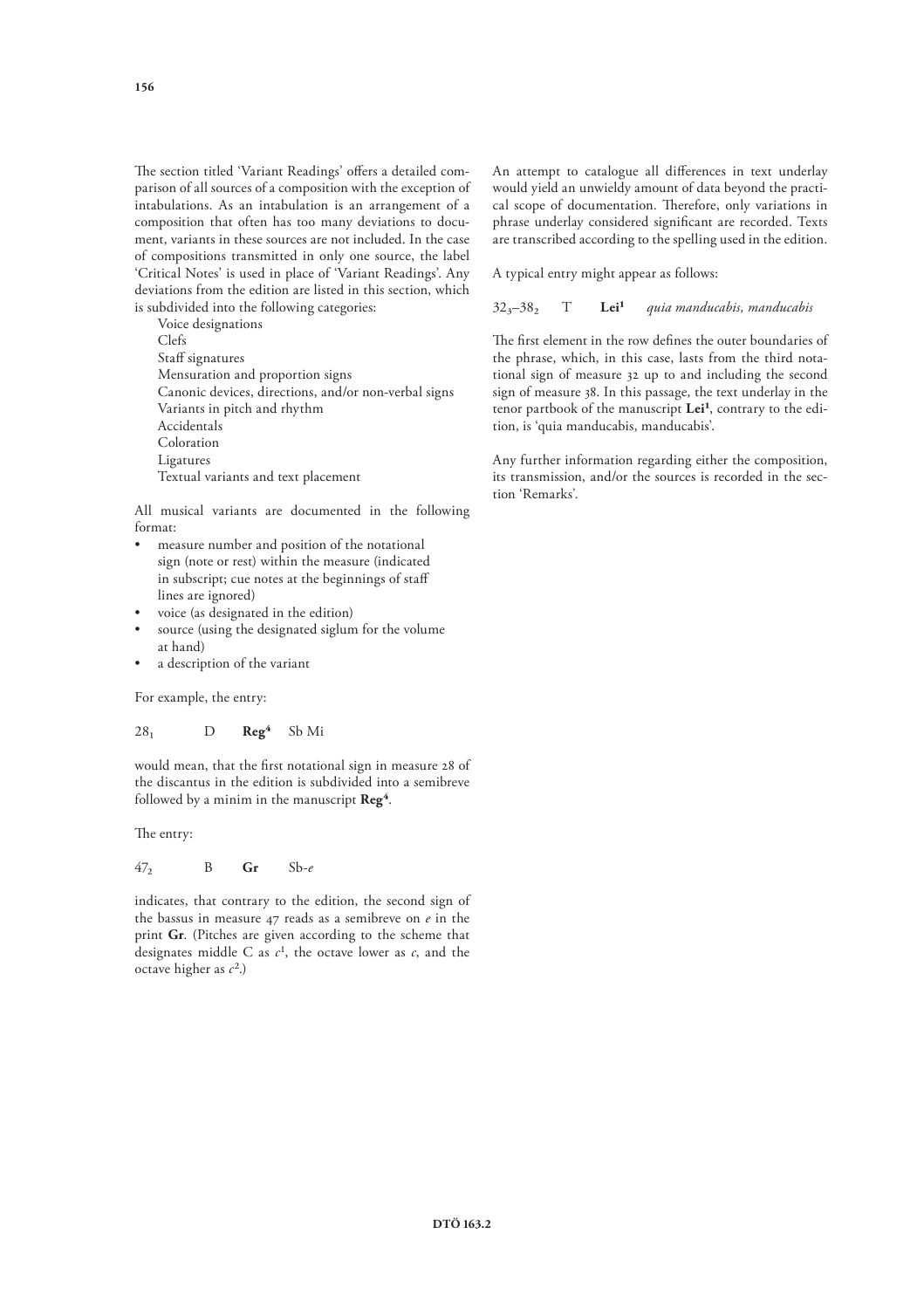## **GENERAL ABBREVIATIONS**

| ascr.            | ascribed                      |
|------------------|-------------------------------|
| attr.            | attributed                    |
| Br               | <b>Brevis</b>                 |
| $\mathcal{C}$ .  | circa                         |
| d.               | died                          |
| ed./eds.         | editor/s                      |
| edn.             | edition                       |
| fol./fols.       | folio/s                       |
| Fu               | Fusa                          |
| Gl-tab.          | German lute tablature         |
| Il-tab.          | Italian lute tablature        |
| lig.             | ligature                      |
| Lo               | Longa                         |
| m./mm.           | measure/s                     |
| Mi               | Minima                        |
| <b>MS</b>        | manuscript                    |
| Mx               | Maxima                        |
| nGk-tab.         | new German keyboard tablature |
| no./nos.         | number/s                      |
| p./pp.           | page/s                        |
| oGk-tab.         | old German keyboard tablature |
| P <sub>s</sub> . | Psalm                         |
| r                | recto                         |
| Sb               | Semibrevis                    |
| sig./sigs.       | signature/s                   |
| sig. cong.       | signum congruentiae           |
| Sm               | Semiminima                    |
| trans.           | translated                    |
| v./vv.           | verse/s                       |
| V                | verso                         |
| vol./vols.       | volume/s                      |
| VV               | voices                        |
| А                | Altus                         |
| B                | <b>Bassus</b>                 |
| $\overline{C}$   | Cantus                        |
| $C_{t}$          | Contratenor                   |
| $\mathbf D$      | Discantus                     |
| $\mathbf T$      | Tenor                         |
|                  | Quintus                       |
| Q<br>V           | Vagans                        |
| 6                | Sexta vox                     |
|                  |                               |

# **BIBLIOGRAPHICAL ABBREVIATIONS**

| AH                     | Analecta Hymnica Medii Aevi                                              |
|------------------------|--------------------------------------------------------------------------|
| CAO                    | Corpus Antiphonalium Officii (see Bibliography)                          |
| EdM                    | Das Erbe deutscher Musik                                                 |
| <b>KBM</b>             | Kataloge Bayerischer Musiksammlungen                                     |
| $MGG^2$                | Die Musik in Geschichte und Gegenwart, 2nd edn. (see Bibliography)       |
| New Grove <sup>2</sup> | The New Grove Dictionary of Music and Musicians (see Bibliography)       |
| <b>NJE</b>             | New Josquin Edition                                                      |
| <b>NSE</b>             | New Senfl Edition (see Bibliography)                                     |
| RDC                    | The Vulgate Bible. Douay-Rheims Translation (see Bibliography)           |
| <b>RISM</b>            | Répertoire International des Sources Musicales (see Bibliography)        |
| SC.                    | Senfl Catalogue (see Bibliography)                                       |
| vdm                    | Verzeichnis deutscher Musikfrühdrucke <http: vdm16.sbg.ac.at=""></http:> |
|                        |                                                                          |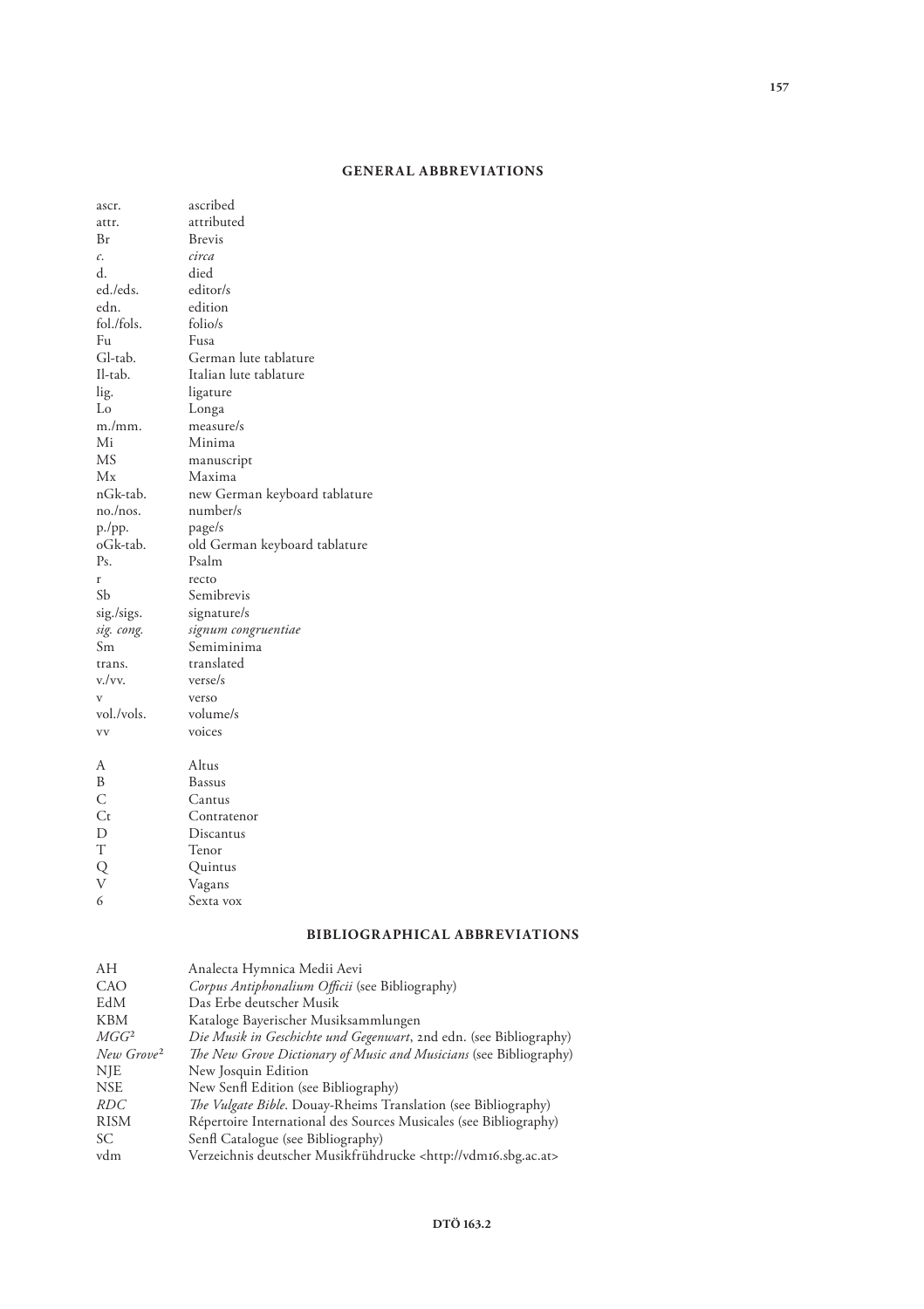# **RISM SIGLA OF LIBRARIES**

| A-Gu      | Graz, Universitätsbibliothek                                                      |
|-----------|-----------------------------------------------------------------------------------|
| A-Kla     | Klagenfurt, Kärntner Landesarchiv                                                 |
| A-KN      | Klosterneuburg, Augustiner Chorherrenstift, Bibliothek                            |
| A-LIs     | Linz, Bundesstaatliche Studienbibliothek                                          |
| $A-M$     | Melk, Benediktinerstift, Stiftsbibliothek und Musikarchiv                         |
| $A-MB$    | Michaelbeuern, Benediktinerabtei, Bibliothek und Musikarchiv                      |
| A-VOR     | Vorau, Chorherrenstift, Bibliothek                                                |
| A-Wn      | Wien, Österreichische Nationalbibliothek, Musiksammlung                           |
| $B-Gu$    | Gent, Universiteit, Universiteitsbibliotheek                                      |
| CZ-HKm    | Hradec Králové, Muzeum východních Čech v Hradci Králové                           |
| CZ-Rok    | Rokycany, Děkanský úřad, kostel                                                   |
| $D-B$     | Berlin, Staatsbibliothek zu Berlin - Preußischer Kulturbesitz, Musikabteilung     |
| $D-Bga$   | Berlin, Geheimes Staatsarchiv, Stiftung Preußischer Kulturbesitz                  |
| D-Bim     | Berlin, Staatliches Institut für Musikforschung, Preußischer Kulturbesitz         |
| $D-Dl$    | Dresden, Sächsische Landesbibliothek - Staats- und Universitätsbibliothek Dresden |
| D-EIa     | Eisenach, Stadtarchiv, Bibliothek                                                 |
| D-ERu     | Erlangen, Universitätsbibliothek                                                  |
| D-GOI     | Gotha, Forschungsbibliothek                                                       |
| D-GRu     | Greifswald, Ernst-Moritz-Arndt-Universität, Universitätsbibliothek                |
| D-HAu     | Halle/Saale, Universitäts- und Landesbibliothek Sachsen-Anhalt                    |
| D-HRD     | Arnsberg-Herdringen, Jagdschloss Herdringen, Bibliotheca Fürstenbergiana          |
| $D-Ju$    | Jena, Thüringer Universitäts- und Landesbibliothek                                |
| $D-KA$    | Karlsruhe, Badische Landesbibliothek, Musikabteilung                              |
| D-Kl      | Kassel, Landesbibliothek und Murhard'sche Bibliothek der Stadt Kassel             |
| D-LEu     | Leipzig, Universitätsbibliothek, 'Bibliotheca Albertina'                          |
| D-Mbs     | München, Bayerische Staatsbibliothek                                              |
| $D-Mu$    | München, Universitätsbibliothek                                                   |
| D-Ngm     | Nürnberg, Germanisches Nationalmuseum, Bibliothek                                 |
| $D-Rp$    | Regensburg, Bischöfliche Zentralbibliothek, Proskesche Musikabteilung             |
| D-Rtt     | Regensburg, Fürst Thurn und Taxis Hofbibliothek und Zentralbibliothek             |
| $D-Sl$    | Stuttgart, Württembergische Landesbibliothek                                      |
| D-WRhk    | Weimar, Herderkirche, Ephoralbibliothek                                           |
| $D-Z$     | Zwickau, Ratsschulbibliothek                                                      |
| DK-Kk     | København, Det Kongelige Bibliotek                                                |
| GB-Lbl    | London, The British Library                                                       |
| $H-Bn$    | Budapest, Országos Széchényi Könyvtár                                             |
| I-TRbc    | Trento, Castello del Buonconsiglio, Biblioteca                                    |
| NL-Uhecht | Utrecht, Privatbibliotheek Peter Hecht                                            |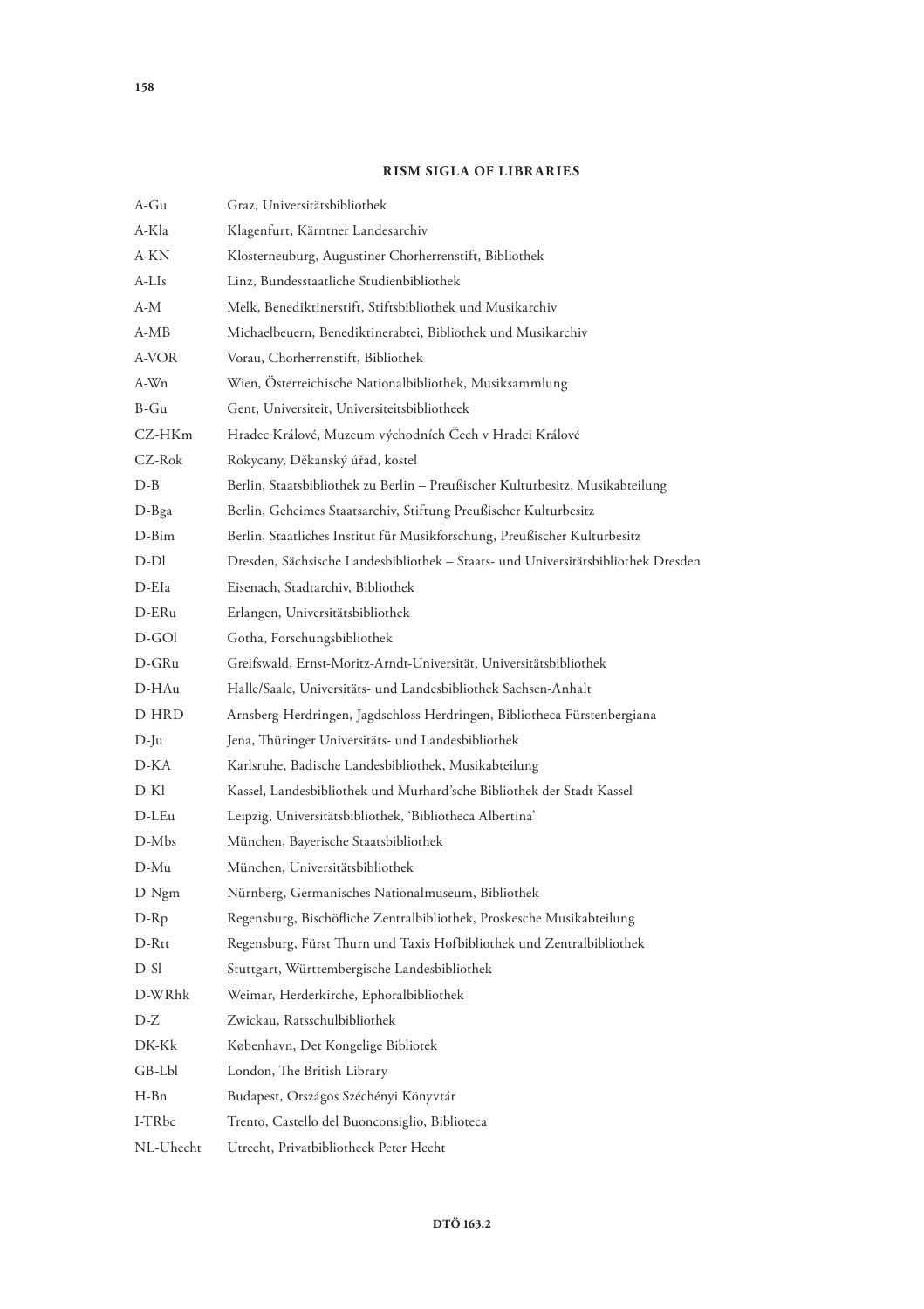| $PL-Kj$ |  |  | Kraków, Biblioteka Jagiellońska |
|---------|--|--|---------------------------------|
|---------|--|--|---------------------------------|

- PL-Wrk Wrocław, Archiwum Archidiecezjalne i Biblioteka Kapitulna
- SK-BRsa Bratislava, Slovenský národný archív
- US-NYu New York, New York University, Bobst Library
- V-CVbav Città del Vaticano, Biblioteca Apostolica Vaticana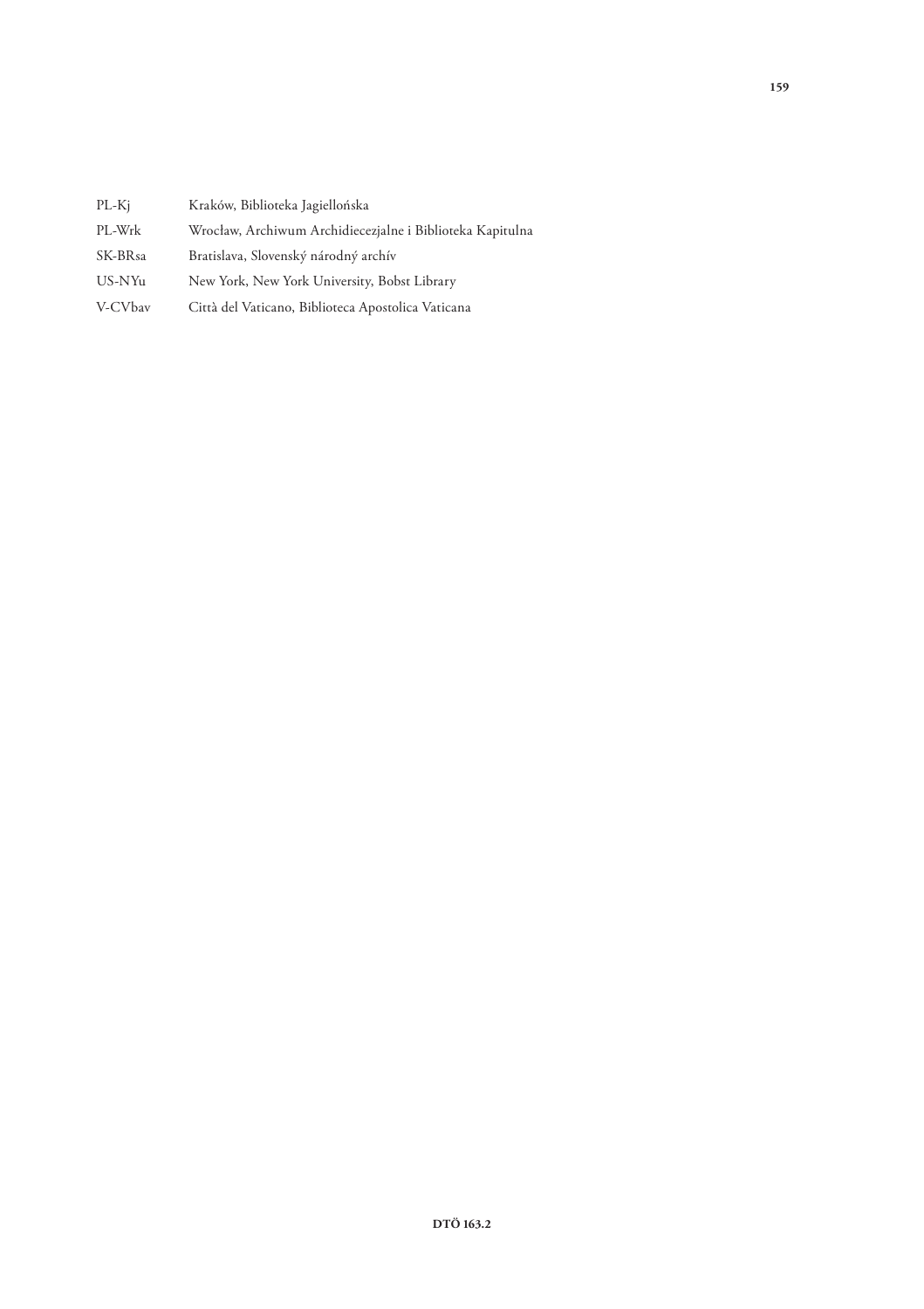### **SOURCES** (Library sigla are cited according to RISM)

# A. Manuscripts

| Siglum           | Library and shelfmark                                                                                                                                                                                                                                                                                                                                         | Motet no. |
|------------------|---------------------------------------------------------------------------------------------------------------------------------------------------------------------------------------------------------------------------------------------------------------------------------------------------------------------------------------------------------------|-----------|
| Ber <sup>1</sup> | D-Bga MS XX. HA StUB Königsberg Nr. 7<br>1 partbook (B) of an original 5; microfilm reproductions of D, T, B (incomplete) and V<br>in D-Bim (shelfmarks: No Fot 230, 1; No Fot 230, 2; No Fot 230, 5; No Fot 230, 6,<br>and No Fot 230, 8); possibly Kaliningrad (Königsberg), but origin elsewhere in former<br>East Prussia possible (Loge 1931); c.1537-44 | 30        |
| Ber <sup>2</sup> | D-B Mus. ms. 40632<br>German lute tablature; court of Duke Wilhelm IV of Bavaria; 1528 (date on front cover);<br>after 1543, c.1550-60s (Dorfmüller 1967, Meyer 1986)                                                                                                                                                                                         | 29, 52    |
| <b>Bud</b>       | H-Bn Ms. mus. Bártfa 22<br>2 partbooks (T, Q) of an original 5; Wittenberg? (Steude 1978); c.1550 (Gombosi 1932);<br>after 1564 (Murányi 1991); copied for the church of St. Aegidius, Bártfa (Bartfeld/Bardejov)<br>(numbering according to Murányi 1991)                                                                                                    |           |
| Dre <sup>1</sup> | D-Dl Mus. 1/D/2<br>5 partbooks (D, A, T, B, Q); Wittenberg?; c.1575 (Kirsch 1966); c.1550/60 (Steude 1974)                                                                                                                                                                                                                                                    | 32        |
| Dre <sup>2</sup> | $D-Dl$ Mus. $1/D/3$<br>6 partbooks (D, A, T, B, Q, 6); Wittenberg?; c.1550/60 (Steude 1974)<br>(numbering in square brackets according to Steude 1974)                                                                                                                                                                                                        | 29        |
| Dre <sup>3</sup> | D-Dl Mus. 1/D/6<br>1 partbook (B) of an original 5?; origin probably somewhere in Silesia (Steude 1974);<br>c.1560-80 (Steude 1974)                                                                                                                                                                                                                           | 54        |
| Dre <sup>4</sup> | D-Dl Mus. 1/E/24<br>5 partbooks (D, A, T, B, Q); of central German provenance (Steude 1974); 1571 (date in MS)<br>(numbering according to Steude 1974)                                                                                                                                                                                                        | 28        |
| Dre <sup>5</sup> | D-Dl Mus. Grimma 51<br>4 partbooks (A1, A2, T, B) of an original 5; Meißen, Fürstenschule St. Afra; c.1570-80<br>(Steude 1974); copied under the direction of Wolfgang Figulus; closely related to RISM 1575 <sup>2</sup>                                                                                                                                     | 27, 32    |
| Dre <sup>6</sup> | D-Dl Mus. Grimma 53<br>5 partbooks (C, A, T, B, Q); Meißen, Fürstenschule St. Afra; c.1560-75 (Steude 1974)<br>(numbering according to Steude 1974)                                                                                                                                                                                                           |           |
| Eis              | D-EIa s.s. ('Eisenacher Kantorenbuch')<br>Choirbook; Eisenach; mid-sixteenth century; additions from the second half of the sixteenth<br>century; copied by Wolfgang Zeuner a.o.                                                                                                                                                                              |           |
| Erl <sup>1</sup> | D-ERu MS 473/1<br>Choirbook; Heilsbronn, Cistercian monastery; 1541 (date in MS)<br>(numbering according to Krautwurst 1965/67)                                                                                                                                                                                                                               | 54        |
| Erl <sup>2</sup> | D-ERu MS 473/3<br>Choirbook; Heilsbronn, Cistercian monastery; 1545 (date in MS); copied by Johannes Härtung<br>(numbering according to Krautwurst 1965/67)                                                                                                                                                                                                   | 29        |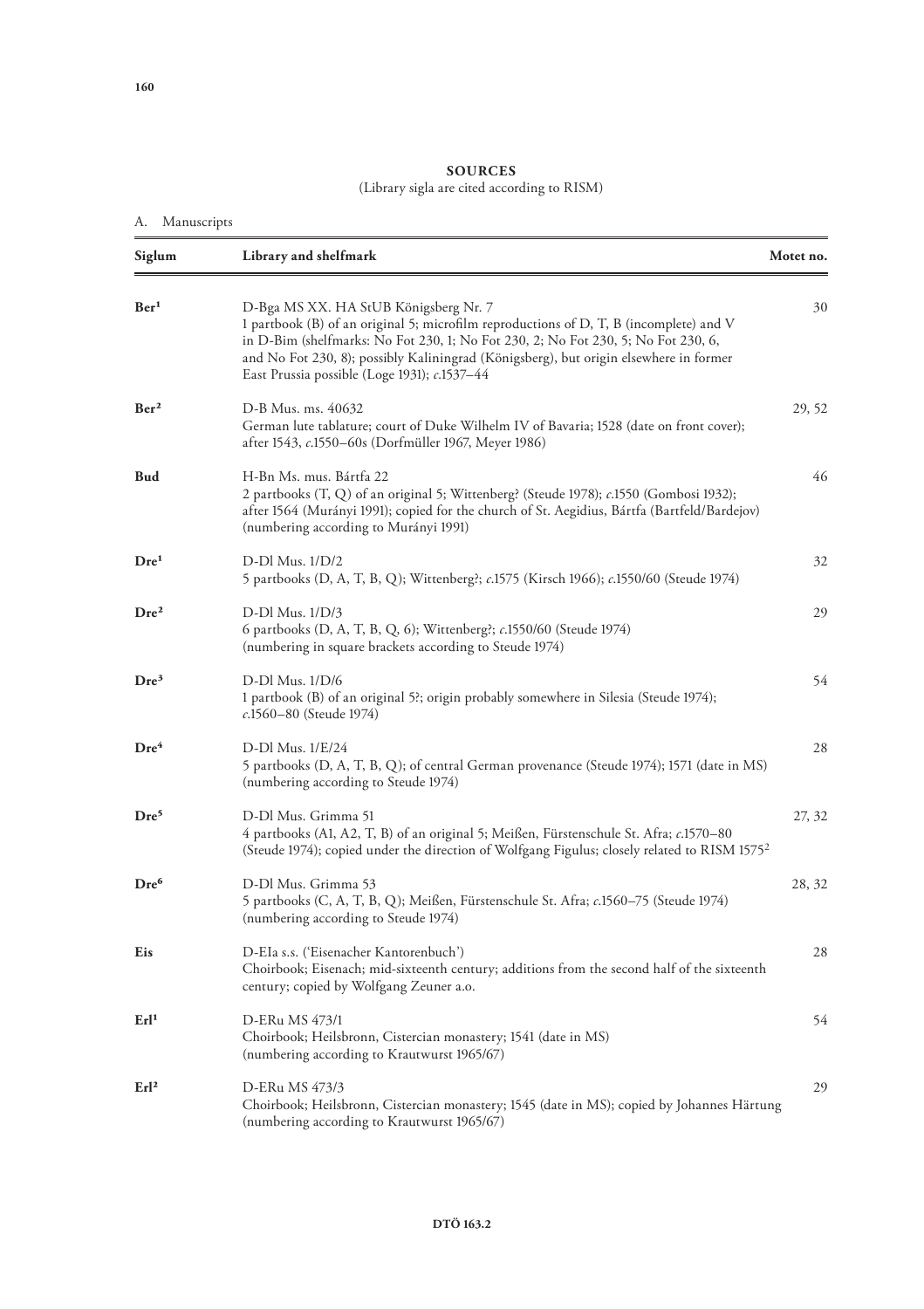| Siglum           | Library and shelfmark                                                                                                                                                                                                                            | Motet no. |
|------------------|--------------------------------------------------------------------------------------------------------------------------------------------------------------------------------------------------------------------------------------------------|-----------|
| Got              | D-GOI Chart. A 98 ('Gotha Choirbook')<br>Choirbook; Torgau; July 1545 (date on title page); copied under the direction of Johann Walter<br>for use at the Schlosskirche in Torgau<br>(numbering according to Gerhardt 1949: 45-93)               | 29, 33    |
| Gre              | D-GRu BW 640-641<br>2 partbooks (D, B) of an original 4, each consisting of the print RISM 1538 <sup>8</sup> and MS additions;<br>presumably copied in Barth; c.1539-88                                                                          | 33        |
| Her              | D-HRD Fü 9820<br>1 volume notated in score; Germany; c.1545–50 (Census-Catalogue), late 1530s or earlier?<br>(Fallows 2009: 220–1)                                                                                                               | 56        |
| Hra <sup>1</sup> | CZ-HKm MS II A 26<br>2 partbooks (D, V) of an original 5?; Hradec Králové; c.1562 (date in MS); once belonged<br>to the library of the confraternity of literati at the Kostel sv. Ducha (Church of the Holy Spirit)<br>in Hradec Králové        |           |
| Hra <sup>2</sup> | CZ-HKm MS II A 29<br>1 partbook (B) of an original 5?; Hradec Králové; c.1556-62 (dates in MS); once belonged<br>to the library of the confraternity of literati at the Kostel sv. Ducha (Church of the Holy Spirit)<br>in Hradec Králové        | 29        |
| Kas              | D-Kl 4° MS Mus. 24<br>4 partbooks (D, A, T, B) of an original 5; Kassel; sixteenth century (dates from 1534 to 1550<br>in MS); copied by Johannes Heugel for the court of Philip I, Landgrave of Hesse<br>(numbering according to Gottwald 1997) | 29        |
| Kla              | A-Kla MS GV 4/3<br>New German keyboard tablature; Heidelberg; before 1547; copied by Gregor Peschin<br>(Lodes 2019)                                                                                                                              | 29        |
| Kra <sup>1</sup> | PL-Kj Mus. ms. 40013<br>Choirbook; Torgau; c.1540; copied under the direction of Johann Walter, probably for use<br>at the Pfarrkirche in Torgau<br>(numbering according to Gerhardt 1949: 45-93)                                                | 28, 29    |
| Kra <sup>2</sup> | PL-Kk Mus. I. 2/1-4<br>4 partbooks (D, A, T, B); Kraków; c.1539-1750; copied for use at the Polish Chapel Royal<br>(numbering according to Głuszlcz-Zwolińska 1972)                                                                              | 28        |
| Kra <sup>3</sup> | PL-Kp MS 1716 ('Keyboard tablature of Johannes of Lublin')<br>Old German keyboard tablature; Crasnyk, near Lublin (Poland)?; 1537–48; mainly copied<br>by Johannes of Lublin                                                                     | 49        |
| Lei              | D-LEu Thomaskirche 49/50<br>5 partbooks (D, A, T, B, Q); Leipzig; c.1558 (date on covers); perhaps copied under<br>the direction of Melchior Heger, cantor at the Thomaskirche in Leipzig<br>(numbering according to Youens 1978)                | 32, 40    |
| Mun <sup>1</sup> | D-Mbs Mus.ms. 10<br>Choirbook; Munich; c.1530–40, some sections after 1537; copied for use by the Bavarian<br>court chapel<br>(numbering according to KBM 5/1)                                                                                   | 54, 55    |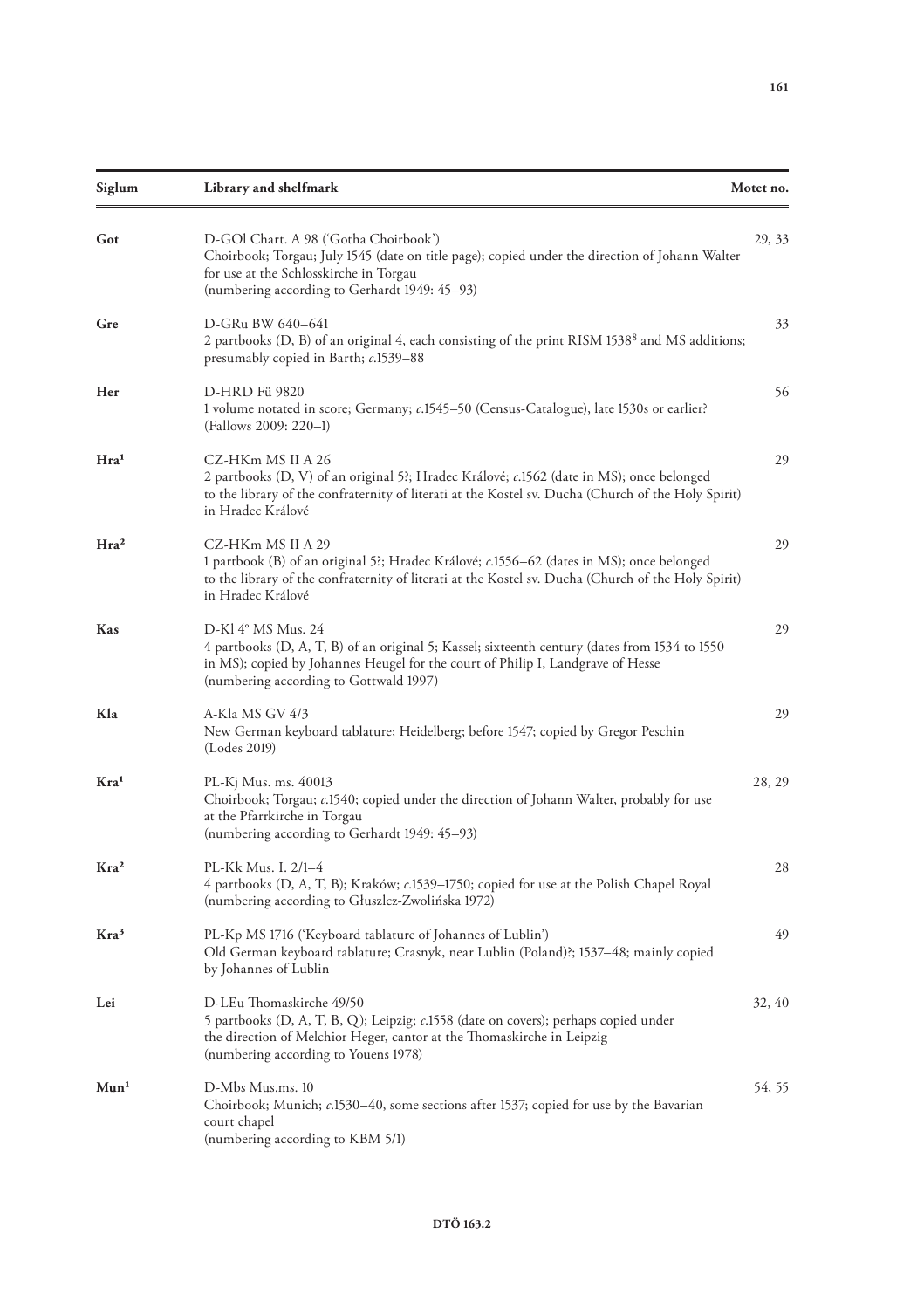| Siglum              | Library and shelfmark                                                                                                                                                                                                                                                                                           | Motet no.                               |
|---------------------|-----------------------------------------------------------------------------------------------------------------------------------------------------------------------------------------------------------------------------------------------------------------------------------------------------------------|-----------------------------------------|
| Mun <sup>2</sup>    | D-Mbs Mus.ms. 19<br>Choirbook; Munich; earliest layer before 1531; remainder of MS c.1531-40 (Bente 1968);<br>copied for use by the Bavarian court chapel<br>(numbering according to KBM 5/1)                                                                                                                   |                                         |
| Mun <sup>3</sup>    | D-Mbs Mus.ms. 266<br>Italian lute tablature; Augsburg; c.1550–70 (KBM 5/2), earlier fascicles mid-1540s (Taricani 1993)<br>(numbering according to KBM 5/2)                                                                                                                                                     |                                         |
| Mun <sup>4</sup>    | D-Mbs Mus.ms. 272<br>German lute tablature; Southern Germany (Augsburg?); c.1549–60 (Meyer 1994)<br>(numbering according to KBM 5/2)                                                                                                                                                                            |                                         |
| Mun <sup>5</sup>    | D-Mu 8° Cod. ms. 326<br>1 partbook (A) of an original 5?; Augsburg?; 1543 (date on fol. 1); copied mainly by Narcissus<br>Zänckl of Murnau (name appears on fol. 1)<br>(numbering according to Gottwald 1968)                                                                                                   |                                         |
| Nur <sup>1</sup>    | D-Ngm 83795 [T]<br>1 partbook (T) of an original 5?; Torgau; 1535–6; copied under the direction of Johann Walter<br>for use at the Pfarrkirche or Schlosskirche in Torgau<br>(numbering according to Gerhardt 1949: 45-93)                                                                                      |                                         |
| $N$ ur <sup>2</sup> | D-Ngm 83795 [B]<br>1 partbook (B) of an original 5?; Torgau; 1542-5 (Gottwald 1988), 1539-48 (Gerhardt 1949);<br>copied under the direction of Johann Walter for use at the Pfarrkirche or Schlosskirche<br>in Torgau<br>(numbering according to Gerhardt 1949: 45-93)                                          |                                         |
| Reg <sup>1</sup>    | D-Rp A.R. 940-941<br>5 partbooks (D, A, T, B, Q); Wittenberg and Regensburg; 1557-9, with a few additions after 1566;<br>copied by Wolfgang Küffer, probably for use at the Gymnasium Poeticum in Regensburg                                                                                                    | 50                                      |
| $\text{Reg}^2$      | D-Rp B 211-215<br>5 partbooks (D, A, T, B, V); Salzburg; c.1538–43; copied by Johannes Stomius for use at the<br>Poetenschule in Salzburg<br>(numbering according to KBM 14/1)                                                                                                                                  |                                         |
| Reg <sup>3</sup>    | D-Rp C 120 ('Pernner Codex')<br>Choirbook; probably of south German or Tyrolean origin; early 1520s (Staehelin 1977),<br>c.1518-21 (Birkendorf 1994); connected to the imperial court chapel at Innsbruck<br>or Augsburg; early (but not original) owner was Peter Pernner<br>(numbering according to KBM 14/1) | 28, 33,<br>36, 42,<br>47, 49,<br>51, 53 |
| Reg <sup>4</sup>    | D-Rtt F.K. Musik 2/3<br>2 partbooks (D, B) of an original 5?; possibly copied at Neresheim, Benedictine monastery;<br>mid-sixteenth century? (date 1567 in later additions)<br>(numbering according to KBM 6)                                                                                                   | 40                                      |
| Reg <sup>5</sup>    | D-Rtt F.K. Musik 76 Abth. II<br>Choirbook; Saxony (Gottwald 1962/63); c.1530-8 (Gottwald 1962/63); c.1533-4 (Steinhilber 2011)                                                                                                                                                                                  | 30                                      |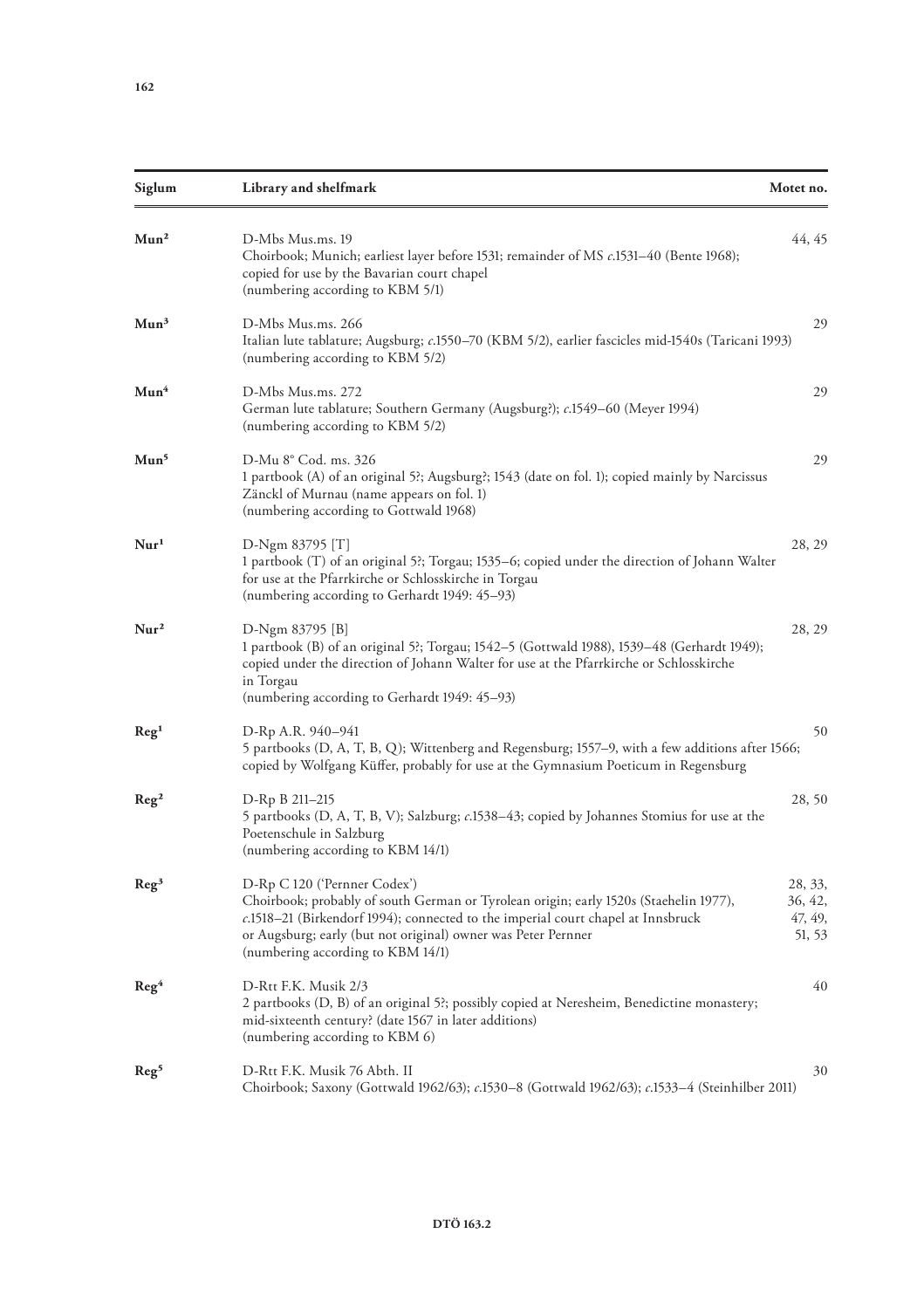| Siglum           | Library and shelfmark                                                                                                                                                                                                                                                           | Motet no.                                                      |
|------------------|---------------------------------------------------------------------------------------------------------------------------------------------------------------------------------------------------------------------------------------------------------------------------------|----------------------------------------------------------------|
| Rok              | CZ-ROk A V 22<br>2 partbooks (D, 6) of an original 6, each consisting of the prints RISM A/I L 961<br>and RISM 1564 <sup>3</sup> and MS additions; Rokycany; late sixteenth or early seventeenth century;<br>once in the possession of the Rokycany confraternity of literati   | 29                                                             |
| Stu <sup>1</sup> | D-Sl Mus. I fol. 35<br>Choirbook; Stuttgart; c.1540; copied by Nikolaus Peuschel for use by the court chapel<br>of Ulrich, Duke of Württemberg<br>(numbering according to Gottwald 1964)                                                                                        |                                                                |
| Stu <sup>2</sup> | D-Sl Mus. I fol. 36<br>Choirbook; Stuttgart; c.1548-50; copied by Nikolaus Peuschel for use by the court chapel<br>of Ulrich, Duke of Württemberg<br>(numbering according to Gottwald 1964)                                                                                     |                                                                |
| Stu <sup>3</sup> | D-Sl Mus. I fol. 42<br>Choirbook; Stuttgart; c.1540; copied by Nikolaus Peuschel and other scribes for use by the<br>court chapel of Ulrich, Duke of Württemberg<br>(numbering according to Gottwald 1964)                                                                      |                                                                |
| Vat              | V-CVbav Cod. Vat. lat. 11953<br>1 partbook (B) of an original 5?; German origin; before 1518 (Birkendorf 1994), c.1515-30<br>(Census-Catalogue); once part of the Palatine electoral library in Heidelberg<br>(numbering according to Birkendorf 1994, iii: 161-2)              | 33                                                             |
| Vie              | A-Wn SA.78.F.21<br>5 partbooks (D, A, T, B, V), consisting of the print RISM A/I W 168 with MS additions<br>on front and back flyleaves of DATB books; Augsburg?; c.1527-35; once in the possession<br>of Raymund Fugger the Elder                                              |                                                                |
| Wei              | D-WRhk MS B<br>Choirbook; Torgau; c.1540-4; copied by one main scribe, perhaps for use at the Wittenberg<br>Schlosskirche<br>(numbering according to Gerhardt 1949: 45-93)                                                                                                      |                                                                |
| Zwi <sup>1</sup> | D-Z 73 ('MS of Jodocus Schalreuter')<br>6 partbooks (D, A, T, B, Q, 6); mid-sixteenth century (dates 1534-48 in MS); probably copied<br>in Magdeburg or Wittenberg by Jodocus Schalreuter<br>(numbering according to EdM 115/116)                                               |                                                                |
| $Zwi^2$          | D-Z 79/2<br>4 partbooks (D, A, T, Q) of an original 5; Central German origin (Zwickau?); second half<br>of the sixteenth century (date 1564 in MS)                                                                                                                              | 50                                                             |
| $Zwi^3$          | D-Z 81/2<br>3 partbooks (D, T, B) of an original 4 or 5; Wittenberg or Zwickau; c.1550 (Steude 1974);<br>c.1530-50 (Gasch 2013); main layer copied by a single scribe, probably Wolfgang Schleifer<br>(Schleyfer)<br>(original numbering and numbering according to Gasch 2013) | 27, 28, 30,<br>34, 35, 38,<br>39, 43, 46,<br>48, 49, 50,<br>51 |
| Zwi <sup>4</sup> | D-Z 175 (olim NL-Uhecht, MS s.s.)<br>1 partbook (D) of an original 4 or 5; c.1549–50 (Elders 1981); probably copied in Wittenberg<br>by Jodocus Schalreuter (Elders 1981)<br>(numbering according to Elders 1981)                                                               | 32                                                             |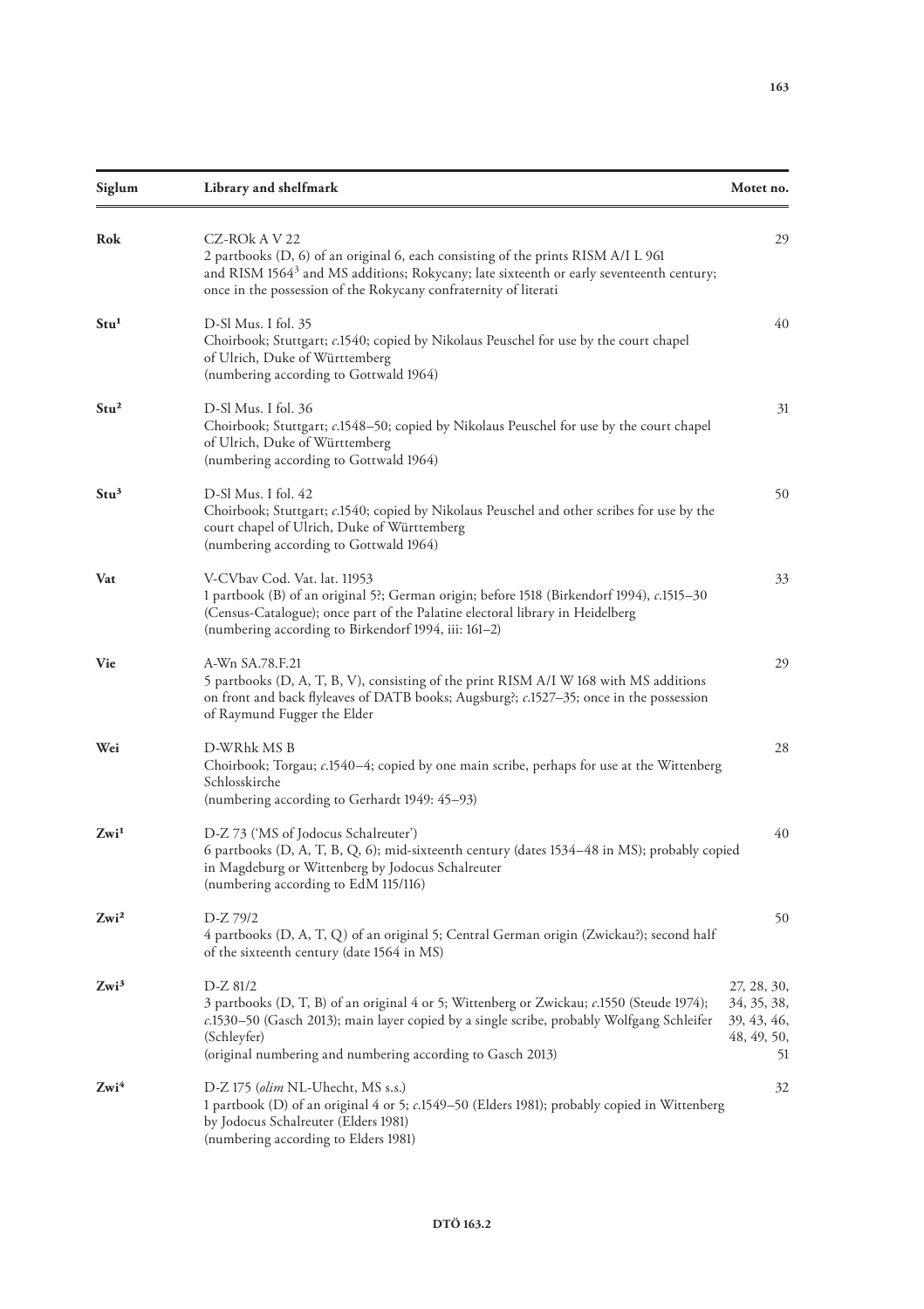**164**

B. Prints

| Siglum          | <b>Title</b>                                                                                                                                                                                                                                                                                                                                                                                                                                                                                                                                                                                | <b>RISM</b> siglum<br>vdm no.<br>(consulted copy) | Motet no. |
|-----------------|---------------------------------------------------------------------------------------------------------------------------------------------------------------------------------------------------------------------------------------------------------------------------------------------------------------------------------------------------------------------------------------------------------------------------------------------------------------------------------------------------------------------------------------------------------------------------------------------|---------------------------------------------------|-----------|
| Ei              | WOLFGANGI   FIGVLI NVMBURGANI.   VETERA NOVA,                                                                                                                                                                                                                                                                                                                                                                                                                                                                                                                                               | RISM 1575 <sup>2</sup>                            | 27        |
|                 | CARMINA SACRA ET SE- <i>LECTA, DE NATALI DOMINI</i><br>NOSTRI IESV CHRI- sti, à diuersis musicis composita. Quatuor<br>vocum.   Zwantzig artige vnd kurtze Weynacht Liedlein/ alt vnd<br>new/   mit sonderm Fleis zusammen bracht mit vier Stimmen/<br>vormals   nie gedruckt. Der Erste Theil (Frankfurt an der Oder:<br>Johann Eichorn, 1575)                                                                                                                                                                                                                                             | $(D-Mbs)$                                         |           |
| Fo <sup>1</sup> | NOVVM ET INSIGNE OPVS   MVSICVM, SEX, QVINQVE,<br>ET QVATVOR VOCVM,   CVIVS IN GERMANIA HACTENVS<br>NIHIL SIMILE   VSQVAM EST EDITVM (Nuremberg:<br>Hieronymus Formschneider, 1537)                                                                                                                                                                                                                                                                                                                                                                                                         | RISM 15371<br>vdm 35<br>$(D-Mbs)$                 | 29, 54    |
| Fo <sup>2</sup> | SECVNDVS TOMVS NOVI   OPERIS MVSICI, SEX,<br>QVINQVE ET   QVATVOR VOCVM, NVNC   RECENS IN<br>LVCEM   EDITVS (Nuremberg: Hieronymus Formschneider, 1538)                                                                                                                                                                                                                                                                                                                                                                                                                                     | RISM 15383<br>vdm 37<br>$(D-Mbs)$                 | 50        |
| Fo <sup>3</sup> | Tabulatur auff die Laudten etli= cher Preambel/ Teutscher/<br>Wel= scher vnd Francosischer stuck/von Liedlein/Muteten/<br>vnd schönen Psalmen/ mit drey vnd vier stym= men/ Durch Han[n]s<br>Gerle Luttinisten/ Burger vnd Lauttenma= cher zu Nürenberg/<br>ordenlich gesetzt/ vnd in Truck   gegeben/ Im M. D. XXXIII. Jar.<br>Mit Rom. Kaiserlicher vnd Kůn. Mai. Freiheyt begnadet/ in vier<br>jaren nit   nach zu trůcken/ Bey straff vnd peen zehen Marck lôstigs<br>goldes (Nuremberg: Hieronymus Formschneider, 1533)                                                                | Brown $1533_1$<br>vdm 68<br>$(GB-Lbl)$            | 29        |
| Gr              | LIBER SELECTARVM   CANTIONVM QVAS   VVLGO<br>MVTETAS   APPELLANT SEX   QVINQVE ET   QVATVOR  <br>VOCVM (Augsburg: Sigmund Grimm and Marx Wirsung, 1520)                                                                                                                                                                                                                                                                                                                                                                                                                                     | RISM 1520 <sup>4</sup><br>vdm 18<br>$(D-Mbs)$     | 53        |
| Kr              | SELECTISSIMÆ   NECNON FAMILIARISSIMÆ   Cantiones,<br>ultra Centum.   Vario Idiomat[a]e vocu[m], tam multiplicium q[uam]<br>etia[m] paucar[um].   FVGÆ quoq[ue], ut vocantur, a Sex usque ad<br>duas voces:   Singulæ tum artificiose, tum etiam mire iucunditatis.  <br>Besonder Außerleßner/ kunstlicher/ lustiger Gesanng/   mancherlay<br>Sprachen/ mer dann hundert Stuck/ von Acht stym[m]en an/  <br>bis auf zwo: Vnd Fugen/ von Sechsen auch bis auf zwo: Alles vorder<br>nutzlich   vnd handtsam zu sinngen/ Vnd auf Instrument zubrauchen<br>(Augsburg: Melchior Kriesstein, 1540) | RISM 15407<br>vdm 51<br>$(A-Wn)$                  | 52        |
| Rh <sup>1</sup> | SELECTÆ HARMONIÆ   QVATVOR VOCVM  <br>DE PASSIONE DOMINI (Wittenberg: Georg Rhau, 1538)                                                                                                                                                                                                                                                                                                                                                                                                                                                                                                     | RISM 1538 <sup>1</sup><br>vdm 36<br>$(D-Ju)$      | 33        |
| Rh <sup>2</sup> | SACRORVM HYMNO= RVM LIBER PRIMVS.   Centum &<br>triginta quatuor HYMNOS continens, ex optimis   quibusq[ue]<br>Authoribus musicis collectus, Inter quos primi artifices in hac<br>æditione sunt, Thomas Stoltzer, Henricus Finck.   Arnoldus de Bruck.<br>Et alij quidam (Wittenberg: Georg Rhau, 1542)                                                                                                                                                                                                                                                                                     | RISM 154212<br>vdm 1024<br>$(A-Wn)$               | 37, 39    |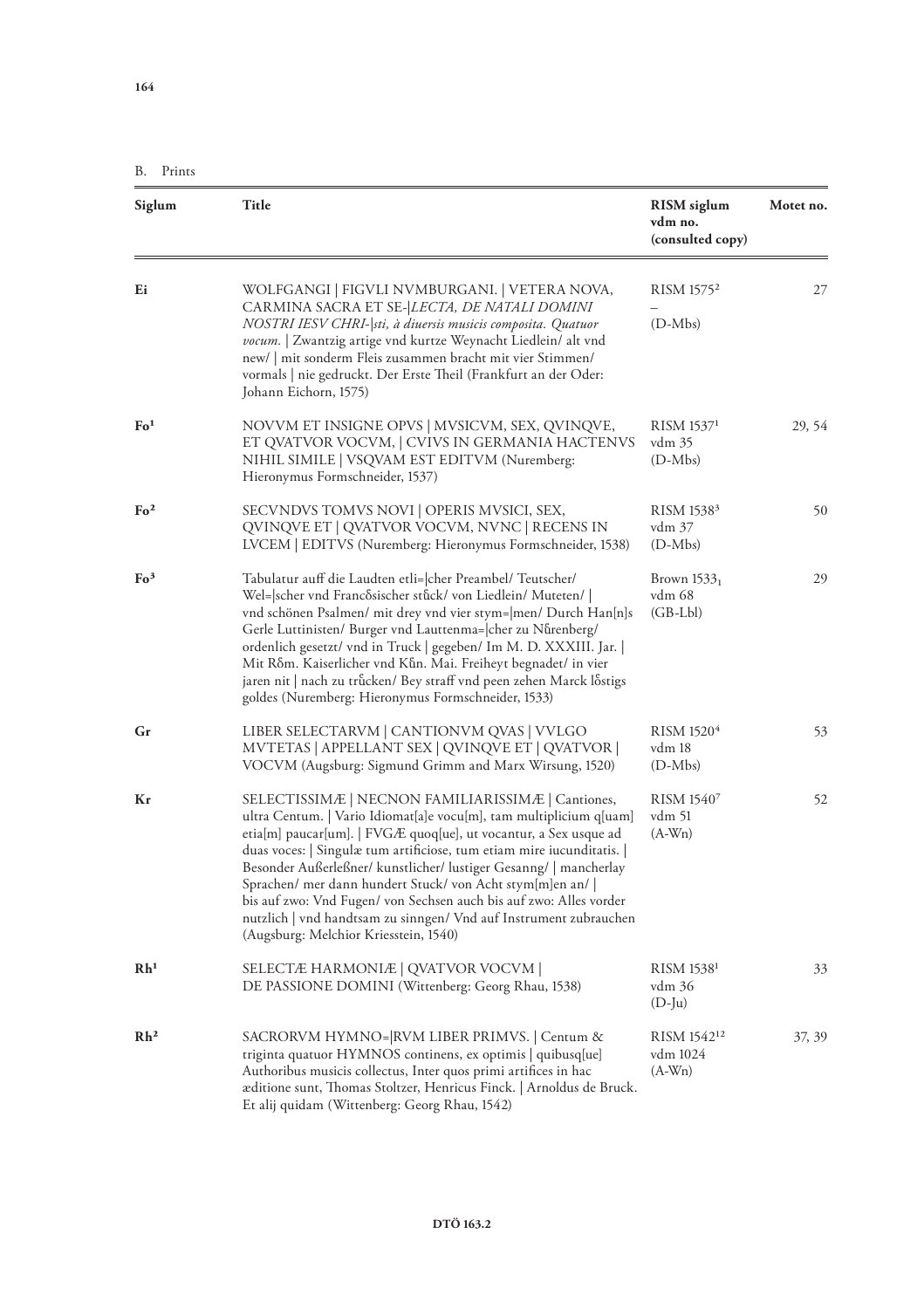| Siglum | Title                                                                                                                                 | <b>RISM</b> siglum<br>vdm no.<br>(consulted copy) | Motet no. |
|--------|---------------------------------------------------------------------------------------------------------------------------------------|---------------------------------------------------|-----------|
| U1     | CONCENTVS OCTO, SEX, QVINQVE   & quatuor vocum,<br>omnium iucundissimi,   nuspiam antea sic æditi<br>(Augsburg: Philipp Ulhart, 1545) | RISM 1545 <sup>2</sup><br>vdm 1033<br>$(D-Mbs)$   | 41        |

## C. Chant sources

| Abbreviation                            | Description                                                                                                                                                                                                    |  |
|-----------------------------------------|----------------------------------------------------------------------------------------------------------------------------------------------------------------------------------------------------------------|--|
| A-Gu Cod. 29                            | Graz, Universitätsbibliothek, Cod. 29 (fourteenth-century antiphoner in two volumes<br>(with Cod. 30) from the abbey of St. Lambrecht (Styria), Austria)                                                       |  |
| A-LIs Hs. 713                           | Remains of an anon. letter (c.1500), possibly from Salzburg, containing a Credo and<br>the hymn Patris sapientia                                                                                               |  |
| A-Wn Cod. 1915                          | Vienna, Österreichische Nationalbibliothek, Handschriftenabteilung, Cod. 1915 (fifteenth/<br>sixteenth century diurnal, probably from convent of St. Magdalena, Vienna)                                        |  |
| A-Wn Cod. 4494                          | Vienna, Österreichische Nationalbibliothek, Handschriftenabteilung, Cod. 4494<br>(Orationale of Emperor Friedrich III)                                                                                         |  |
| Agenda Pataviensis (1514)               | Agenda Patavien[sis] (Vienna: Johannes Winterburger, 1514) [VD16 A 736; vdm 286]<br>$(A-Wn)$                                                                                                                   |  |
| Antiphonarium speciale (1511)           | [Antiphonarium speciale Augustense] (Basel: Jacob Wolff from Pforzheim, 1511)<br>[VD16 A 2947; vdm 721] (D-Mbs)                                                                                                |  |
| Antiphonarius (1519)                    | Antiph[onarius] [commonly known as the 'Antiphonale Pataviense'] (Vienna: Johannes<br>Winterburger, 1519) [VD16 A 2946; vdm 4] (D-Mbs)                                                                         |  |
| Breviarium Frisingense (1516)           | Directorium seu Jndex diuinorum officiorum: Secundum ritum ecclesie [et] diocesis<br>frisingen[sis] (Venice: Johann Oswalt, 1516) [VD16 ZV 27071] (D-Mbs)                                                      |  |
| DK-Kk 3449, 8°                          | København, Det kongelige Bibliotek Slotsholmen, Gamle Kongelige Samling 3449, 8°<br>(manuscript antiphoner in seventeen volumes from Augsburg cathedral; 1580)                                                 |  |
| Exemplar in modum<br>accentuandi (1513) | Exemplar in modu[m] accentua[n]di s[e]c[un]d [u]m ritu[m] chori eccl[es]ie Patauien[sis]<br>(Vienna: Johannes Winterburger, 1513) [VD16 M 5746; vdm 636] (A-Wn)                                                |  |
| Graduale Pataviense (1511)              | Grad[uale] patavien[se] (Vienna: Johannes Winterburger, 1511) [VD16 G 2728; vdm 272]<br>$(D-Mbs)$                                                                                                              |  |
| PL-Wrk MS 58                            | Wrocław, Archiwum Archidiecezjalne, MS 58 ('Neumarkt Cantionale')                                                                                                                                              |  |
| Psalterium Pataviense (1512)            | Psalteriu[m]   cum Antiphonis. Respon= sorijs. Hymnisq[ue] in not[is] mu= sicalibus etc.<br>(Vienna: Johannes Winterburger, 1512) [VD16 ZV 2511; vdm 1549] (A-M)                                               |  |
| Responsoria (1509)                      | Respo[n]soria nouiter cu[m] notis im= pressa: de t[em]p[or]e [et] sanctis per   totum<br>annu[m]: regenti= bus [et] scolaribus   vtilissima. (Nuremberg: Johann Stuchs, 1509)<br>[VD16 R 1197; vdm 835] (D-Mu) |  |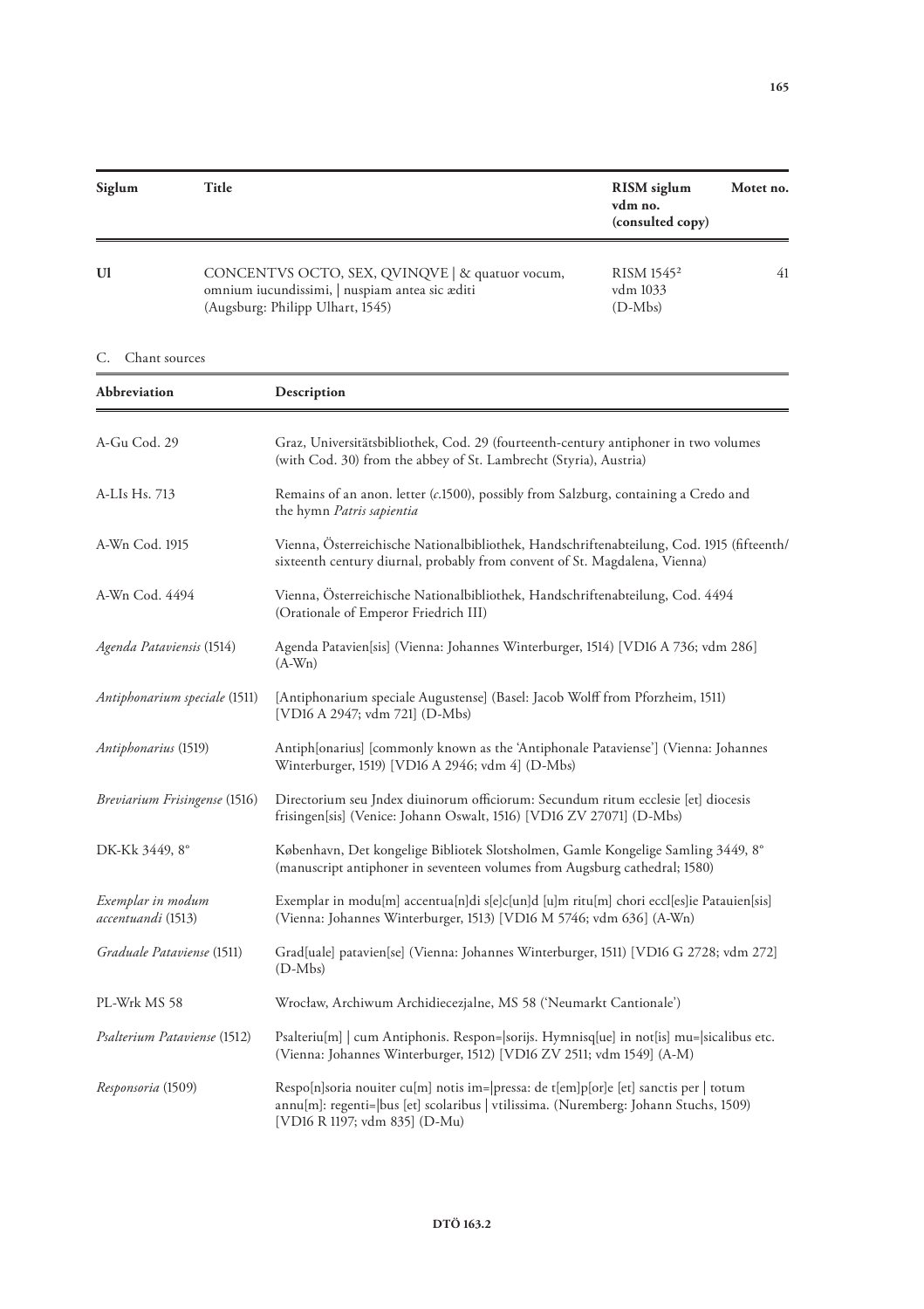| Abbreviation  | Description                                                                                                                                      |
|---------------|--------------------------------------------------------------------------------------------------------------------------------------------------|
| SK-BRsa SNA 4 | Bratislava, Slovenský národný archív, SNA 4 (antiphoner in two volumes once in the possession of the canon Johannes Han in Bratislava; c.1487/8) |
|               |                                                                                                                                                  |
|               |                                                                                                                                                  |
|               |                                                                                                                                                  |
|               |                                                                                                                                                  |
|               |                                                                                                                                                  |
|               |                                                                                                                                                  |
|               |                                                                                                                                                  |
|               |                                                                                                                                                  |
|               |                                                                                                                                                  |
|               |                                                                                                                                                  |
|               |                                                                                                                                                  |
|               |                                                                                                                                                  |
|               |                                                                                                                                                  |
|               |                                                                                                                                                  |
|               |                                                                                                                                                  |
|               |                                                                                                                                                  |
|               | DTÖ 163.2                                                                                                                                        |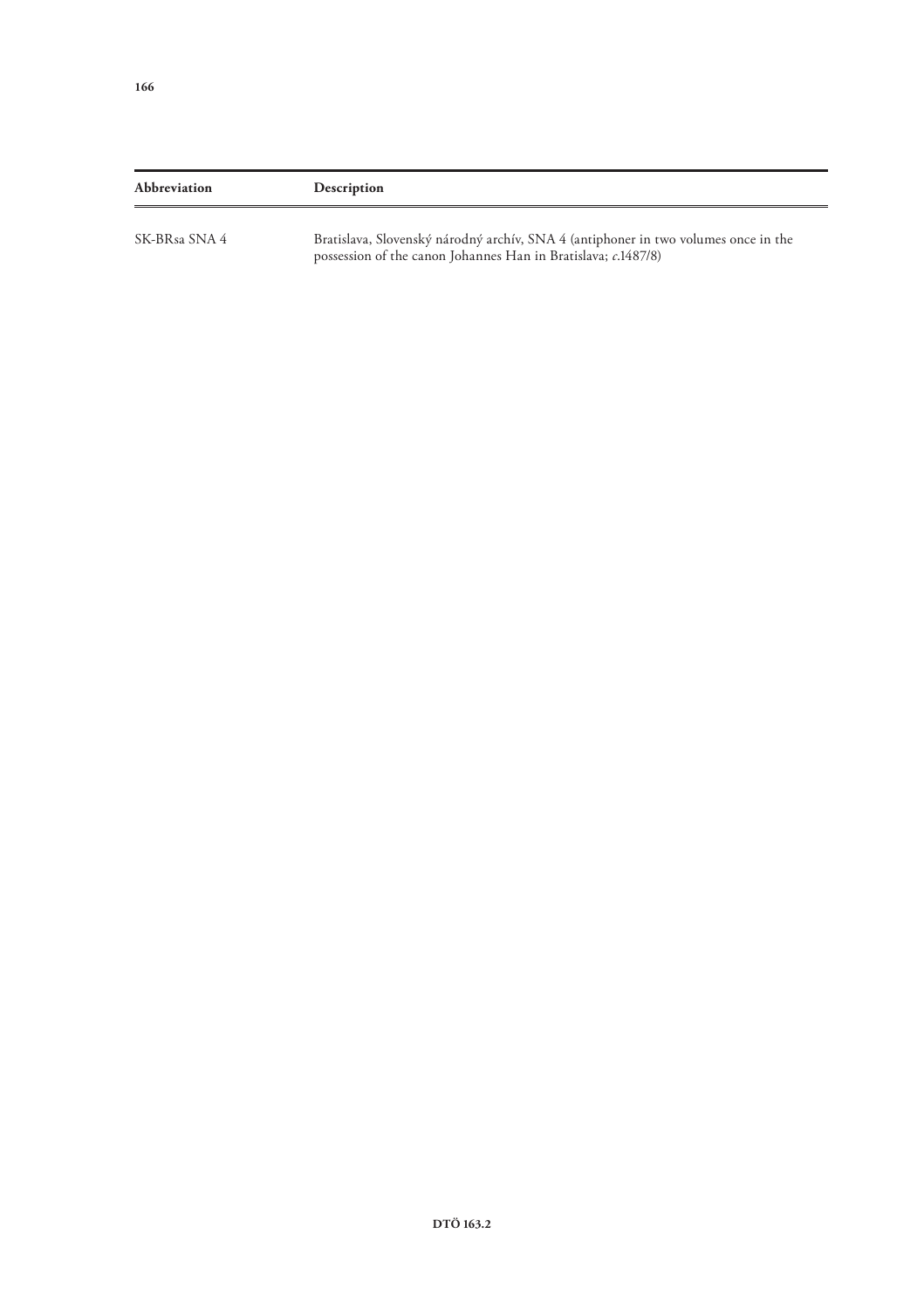## **BIBLIOGRAPHY**

| AH <sub>5</sub>           | Dreves, Guido Maria, ed., Historiae rhythmicae. Liturgische Reimofficien des Mittelalters.<br>Erste Folge: Aus Handschriften und Wiegendrucken, Analecta Hymnica, 5 (Leipzig, 1889).                                                                                                                                       |
|---------------------------|----------------------------------------------------------------------------------------------------------------------------------------------------------------------------------------------------------------------------------------------------------------------------------------------------------------------------|
| AH 30                     | Dreves, Guido Maria, ed., Pia Dictamina. Reimgebete und Leselieder des Mittelalters. Dritte<br>Folge: Stunden- und Glossen-Lieder, Analecta Hymnica, 30 (Leipzig, 1898).                                                                                                                                                   |
| Bente 1968                | Bente, Martin, Neue Wege der Quellenkritik und die Biographie Ludwig Senfls. Ein Beitrag<br>zur Musikgeschichte des Reformationszeitalters (Wiesbaden, 1968).                                                                                                                                                              |
| Bietenholz/Deutscher 1986 | Bietenholz, Peter G., and Thomas B. Deutscher, eds., Contemporaries of Erasmus: A Bio-<br>graphical Register of the Renaissance and Reformation, ii (Toronto/Buffalo/London, 1986).                                                                                                                                        |
| Birkendorf 1994           | Birkendorf, Rainer, Der Codex Pernner. Quellenkundliche Studien zu einer Musikhandschrift<br>des frühen 16. Jahrhunderts (Regensburg, Bischöfliche Zentralbibliothek, Sammlung Proske,<br>Ms. C 120), 3 vols., Collectanea musicologica, 6 (Augsburg, 1994).                                                               |
| Braun/Köster 2009         | Braun, Sixtus, Annales Numburgenses, trans. Felix Köster, ed. Siegfried Wagner and Karl-<br>Heinz Wünsch, Quellen und Schriften zur Naumburger Stadtgeschichte, 3 (Naumburg,<br>2009).                                                                                                                                     |
| Brown                     | Brown, Howard Mayer, Instrumental Music Printed Before 1600: A Bibliography (Cambridge,<br>MA/London, 1965).                                                                                                                                                                                                               |
| <b>Burn 2013</b>          | Burn, David J., 'Reconstructing Senfl's Fragmentary Motets', in Gasch/Tröster 2013, 525-<br>55.                                                                                                                                                                                                                            |
| Burn/Gasch 2011           | Burn, David J., and Stefan Gasch, eds., Heinrich Isaac and Polyphony for the Proper of the<br>Mass in the Late Middle Ages and the Renaissance, Épitome musical (Turnhout, 2011).                                                                                                                                          |
| CAO                       | Hesbert, René-Jean, ed., Corpus Antiphonalium Officii, 6 vols. (Rome, 1963-79).                                                                                                                                                                                                                                            |
| Census-Catalogue          | Hamm, Charles, and Herbert Kellman, Census-Catalogue of Manuscript Sources of Poly-<br>phonic Music, 1400-1550, 5 vols., Renaissance Manuscript Studies, 1 (Neuhausen-Stuttgart,<br>$1979 - 88$ ).                                                                                                                         |
| Dorfmüller 1967           | Dorfmüller, Kurt, Studien zur Lautenmusik in der ersten Hälfte des 16. Jahrhunderts, Münch-<br>ner Veröffentlichungen zur Musikgeschichte, 11 (Tutzing, 1967).                                                                                                                                                             |
| EdM 115/116               | Die Handschrift des Jodocus Schalreuter (Ratsbibliothek Zwickau Mus. 73), ed. Martin Just<br>and Bettina Schwemer, 4 vols., Das Erbe deutscher Musik, 115a-b/116a-b (Wiesbaden,<br>$2004-6$ ).                                                                                                                             |
| Elders 1981               | Elders, Willem, 'Ein handschriftlicher "Liber Psalmorum" aus der deutschen Überliefe-<br>rung', in Ludwig Finscher, ed., Quellenstudien zur Musik der Renaissance. I: Formen und<br>Probleme der Überlieferung mehrstimmiger Musik im Zeitalter Josquin Desprez, Wolfenbüttel-<br>er Forschungen, 6 (Munich, 1981), 47–69. |
| Fallows 2009              | Fallows, David, 'The Contents of the Herdringen Scores', in M. Jennifer Bloxam, Gioia<br>Filocamo, and Leofranc Holford-Strevens, eds., Uno gentile et subtile ingenio: Studies in<br>Renaissance Music in Honour of Bonnie J. Blackburn (Turnhout, 2009), 217-32.                                                         |
| Fuhrmann 2018             | Fuhrmann, Wolfgang, 'Senfl's <i>Quid vitam</i> ' and the Consolations of Music', in Gasch/<br>Lodes/Tröster 2018, 211-33.                                                                                                                                                                                                  |
| Gasch 2013                | Gasch, Stefan, 'Zu anderer Zeit, an anderem Ort? Neue Hinweise zur Provenienz der Hand-<br>schrift D-Z 81/2 und deren Senfl-Repertoire', in Gasch/Tröster 2013, 477-524.                                                                                                                                                   |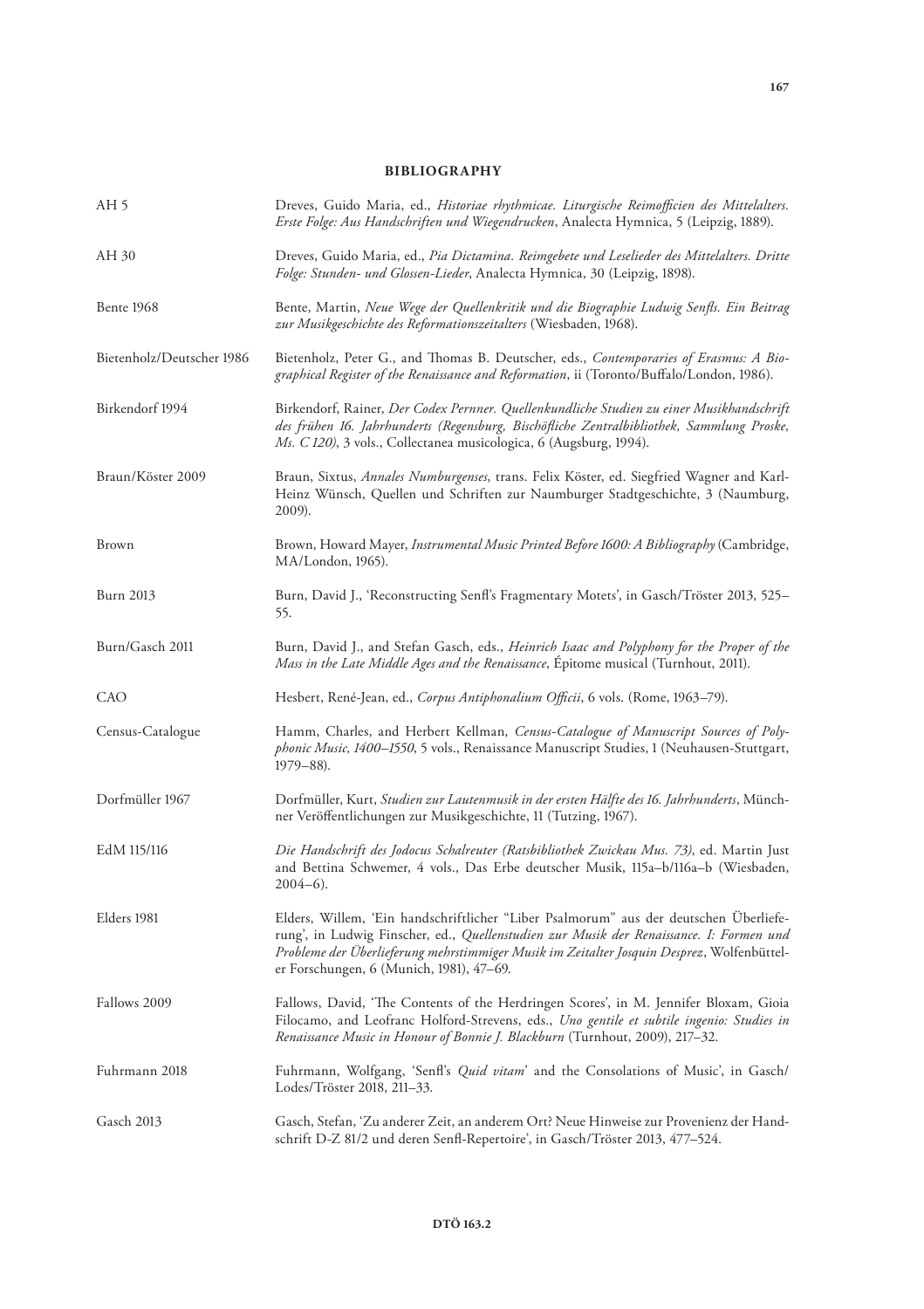| Gasch/Lodes/Tröster 2012 | Gasch, Stefan, Birgit Lodes, and Sonja Tröster, eds., Senfl-Studien 1, Wiener Forum für<br>ältere Musikgeschichte, 4 (Tutzing, 2012).                                                                                                                                                                                                       |
|--------------------------|---------------------------------------------------------------------------------------------------------------------------------------------------------------------------------------------------------------------------------------------------------------------------------------------------------------------------------------------|
| Gasch/Lodes/Tröster 2018 | Gasch, Stefan, Birgit Lodes, and Sonja Tröster, eds., Senfl-Studien 3, Wiener Forum für<br>ältere Musikgeschichte, 8 (Vienna, 2018).                                                                                                                                                                                                        |
| Gasch/Tröster 2013       | Gasch, Stefan, and Sonja Tröster, eds., Senfl-Studien 2, Wiener Forum für ältere Musik-<br>geschichte, 7 (Tutzing, 2013).                                                                                                                                                                                                                   |
| Gerhardt 1949            | Gerhardt, Carl, Die Torgauer Walter-Handschriften. Eine Studie zur Quellenkunde der<br>Musikgeschichte der deutschen Reformationszeit (Kassel/Basel, 1949).                                                                                                                                                                                 |
| Głuszlcz-Zwolińska 1972  | Głuszlcz-Zwolińska, Elżbieta, ed., Musicalia Vetera: Katalog Tematyczny Rękopiśmiennych<br>Zabytków Dawnej Muzyki w Polsce, i/2: Zbiory muzyczne proweniencji wawelskiej (Musicalia<br>Vetera: Thematic Catalogue of Early Musical Manuscripts in Poland, Vol. 1, fasc. 2: Collections<br>of Music Copied for Use at Wawel) (Warsaw, 1972). |
| Gombosi 1932             | Gombosi, Ottó, 'Quellen aus dem 16.–17. Jh. zur Geschichte der Musikpflege in Bartfeld<br>(Bártfa) und Oberungarn', Ungarische Jahrbücher, 12 (1932), 331-40.                                                                                                                                                                               |
| Gottwald 1962/63         | Gottwald, Clytus, 'Eine neuentdeckte Quelle zur Musik der Reformationszeit', Archiv für<br>Musikwissenschaft, 19/20 (1962/63), 114-23.                                                                                                                                                                                                      |
| Gottwald 1964            | Gottwald, Clytus, ed., Codices Musici (Cod. Mus. Fol. I 1-71), Die Handschriften der Würt-<br>tembergischen Landesbibliothek Stuttgart, 1/1 (Wiesbaden, 1964).                                                                                                                                                                              |
| Gottwald 1968            | Gottwald, Clytus, ed., Die Musikhandschriften der Universitätsbibliothek München, Die<br>Handschriften der Universitätsbibliothek München, 2 (Wiesbaden, 1968).                                                                                                                                                                             |
| Gottwald 1988            | Gottwald, Clytus, ed., Kataloge des Germanischen Nationalmuseums Nürnberg: Die<br>Musikhandschriften, Die Handschriften des Germanischen Nationalmuseums Nürnberg, 4<br>(Wiesbaden, 1988).                                                                                                                                                  |
| Gottwald 1997            | Gottwald, Clytus, ed., Manuscripta Musica, Die Handschriften der Gesamthochschul-<br>bibliothek Kassel Landesbibliothek und Murhardsche Bibliothek der Stadt Kassel, 6 (Wies-<br>baden, 1997).                                                                                                                                              |
| Gustavson 1998           | Gustavson, Royston Robert, 'Hans Ott, Hieronymus Formschneider, and the Novum et<br>insigne opus musicum (Nuremberg, 1537-1538)', 2 vols., Ph.D. diss., University of Melbourne,<br>1998.                                                                                                                                                   |
| Gustavson 2011           | Gustavson, Royston, 'Commercialising the Choralis Constantinus: The Printing and Pub-<br>lishing of the First Edition', in Burn/Gasch 2011, 215-68.                                                                                                                                                                                         |
| Heinzel 1995             | Heinzel, Alexander, 'Salve Regina-Vertonungen von Orlando di Lasso und seinen Vor-<br>gängern an der Münchner Hofkapelle', Master's thesis, Ludwig-Maximilians-Universität,<br>Munich, 1995.                                                                                                                                                |
| Heinzel 1998             | Heinzel, Alexander, 'Orlando di Lasso und die Münchner Salve Regina-Tradition', Musik in<br>Bayern, 55 (1998), 143–58.                                                                                                                                                                                                                      |
| Hoyer 1992               | Hoyer, Johannes, Die mehrstimmigen Nunc dimittis-Vertonungen vom 15. bis zum frühen<br>17. Jahrhundert. Überlieferung, Stil und Funktion, Collectanea musicologica, 2 (Augsburg,<br>1992).                                                                                                                                                  |
| Horz 2013                | Horz, Andrea, 'Imago Senflij – Komponieren im Zeitalter der Reformation', in Gasch/<br>Tröster 2013, 43-76.                                                                                                                                                                                                                                 |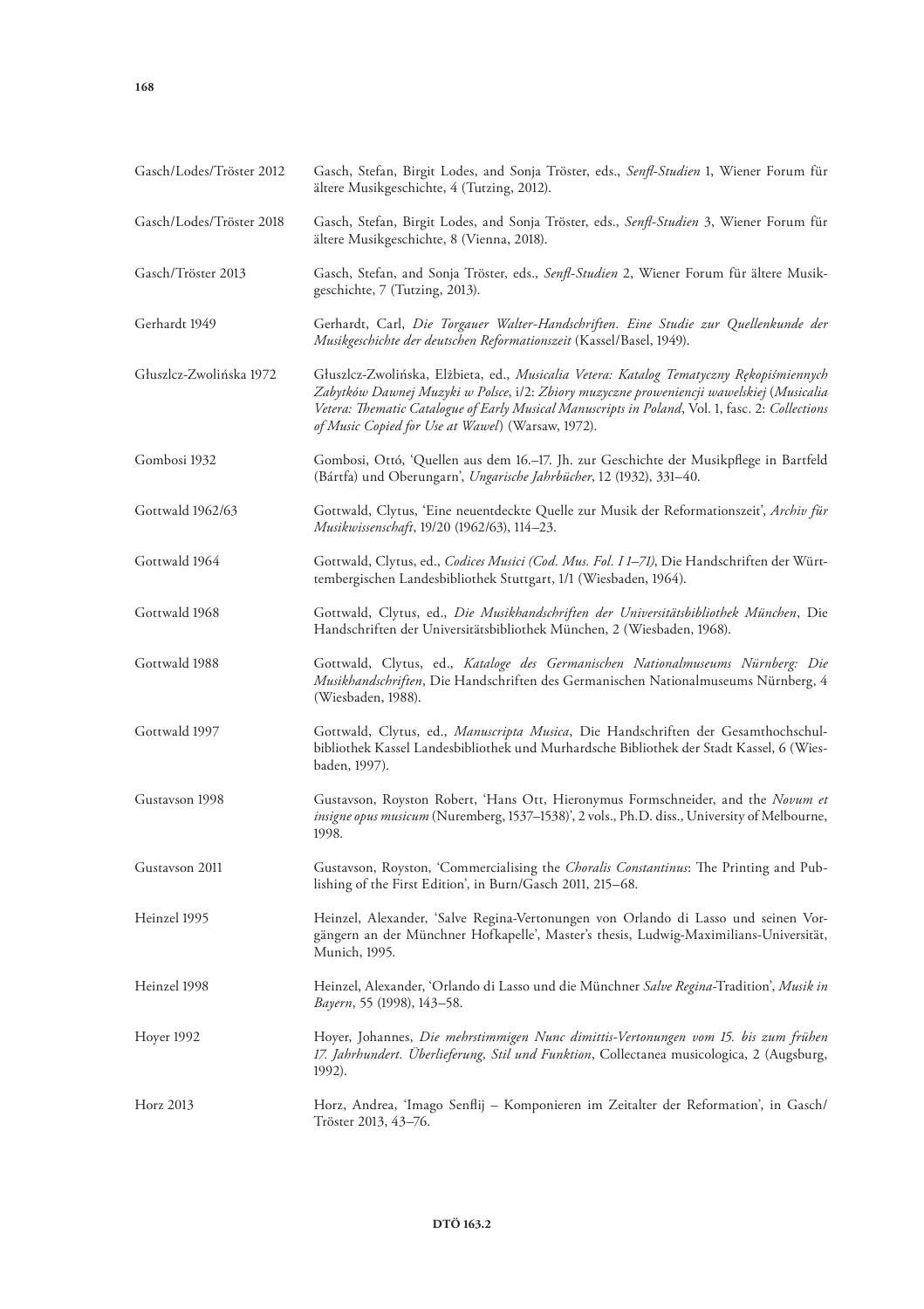| James 2016         | James, Aaron, 'Transforming the Motet: Sigmund Salminger and the Adaptation and Reuse<br>of Franco-Flemish Polyphony in Reformation Augsburg', Ph.D. diss., University of Roches-<br>ter, NY, 2016.                                                                                                                                    |
|--------------------|----------------------------------------------------------------------------------------------------------------------------------------------------------------------------------------------------------------------------------------------------------------------------------------------------------------------------------------|
| <b>KBM 5/1</b>     | Bente, Martin, Marie Louise Göllner, Helmut Hell, and Bettina Wackernagel, eds., Bayer-<br>ische Staatsbibliothek: Katalog der Musikhandschriften, i: Chorbücher und Handschriften in<br>chorbuchartiger Notierung, Kataloge Bayerischer Musiksammlungen, 5/1 (Munich, 1989).                                                          |
| <b>KBM 5/2</b>     | Göllner, Marie Louise, ed., Bayerische Staatsbibliothek: Katalog der Musikhandschriften, ii:<br>Tabulaturen und Stimmbücher bis zur Mitte des 17. Jahrhunderts, Kataloge Bayerischer<br>Musiksammlungen, 5/2 (Munich, 1979).                                                                                                           |
| KBM 6              | Haberkamp, Gertraut, Die Musikhandschriften der Fürst Thurn und Taxis Hofbibliothek<br>Regensburg, Kataloge Bayerischer Musiksammlungen, 6 (Munich, 1981).                                                                                                                                                                             |
| <b>KBM 14/1</b>    | Haberkamp, Gertraut, ed., Bischöfliche Zentralbibliothek Regensburg. Thematischer Katalog<br>der Musikhandschriften. I: Sammlung Proske. Manuskripte des 16. und 17. Jahrhunderts aus<br>den Signaturen A.R., B, C, AN, 1, Kataloge Bayerischer Musiksammlungen, 14/1 (Munich,<br>1989).                                               |
| <b>Kiel 2013</b>   | Kiel, Jacobijn, 'Senfls Salves', in Gasch/Tröster 2013, 385–98.                                                                                                                                                                                                                                                                        |
| Kirsch 1966        | Kirsch, Winfried, Die Quellen der mehrstimmigen Magnificat- und Te Deum-Vertonungen bis<br>zur Mitte des 16. Jahrhunderts (Tutzing, 1966).                                                                                                                                                                                             |
| Kongsted 2001      | Kongsted, Ole, ed., Motets by Ludwig Senfl, Capella Hafniensis Editions, Serie A, i (Copen-<br>hagen, 2001).                                                                                                                                                                                                                           |
| Krautwurst 1965/67 | Krautwurst, Franz, 'Die Heilsbronner Chorbücher der Universitätsbibliothek Erlangen<br>(Ms. 473, 1-4)', Jahrbuch für Fränkische Landesforschung, 25 (1965), 273-324; 27 (1967),<br>$253 - 82.$                                                                                                                                         |
| Leaver 2007        | Leaver, Robin A., Luther's Liturgical Music: Principles and Implications (Grand Rapids, MI,<br>etc., 2007).                                                                                                                                                                                                                            |
| Liliencron 1890    | Liliencron, Rochus von, 'Das Non moriar aus Luther's "schönem Confitemini", Viertel-<br>jahrsschrift für Musikwissenschaft, 6 (1890), 123–32.                                                                                                                                                                                          |
| Lindner 1997       | Lindner, Andreas, "Non moriar sed vivam": Luther, Senfl und die Reformation des Hoch-<br>stifts Naumburg-Zeitz', Jahrbuch für Liturgik und Hymnologie, 36 (1997), 208-17.                                                                                                                                                              |
| Lodes 2012         | Lodes, Birgit, 'Zur katholischen Psalmmotette der 1520er Jahre: Othmar Luscinius und die<br>Fugger', in Gasch/Lodes/Tröster 2012, 347-87.                                                                                                                                                                                              |
| Lodes 2013         | Lodes, Birgit, "Translatio panegyricorum" - Eine Begrüßungsmotette Senfls (?) für Kaiser<br>Karl V. (1530)', in Gasch/Tröster 2013, 189-255.                                                                                                                                                                                           |
| Lodes 2018         | Lodes, Birgit, 'Hör-Horizonte in Augsburg: Senfls Missa super Nisi Dominus als christologi-<br>sche Psalmexegese zur Zeit des Frühkonfessionellen Pluralismus', in Gasch/Lodes/Tröster<br>2018, 235-70.                                                                                                                                |
| Lodes 2019         | Lodes, Birgit, 'Peschin, Ochsenkun und die Instrumentalpraxis am Hof Ottheinrichs. Eine<br>neue Geschichte der Orgeltabulatur Klagenfurt GV 4/3', Die Musikforschung, 72 (2019),<br>$107 - 39.$                                                                                                                                        |
| Lodes 2020         | Lodes, Birgit, 'Die Rezeption von Ludwig Senfls Nisi Dominus-Kompositionen im Kontext<br>der Psalmauslegungen Martin Luthers', in Christiane Wiesenfeldt and Stefan Menzel, eds.,<br>Musik und Reformation - Politisierung, Medialisierung, Missionierung, Beiträge zur Ge-<br>schichte der Kirchenmusik, 23 (Paderborn, 2020), 41-94. |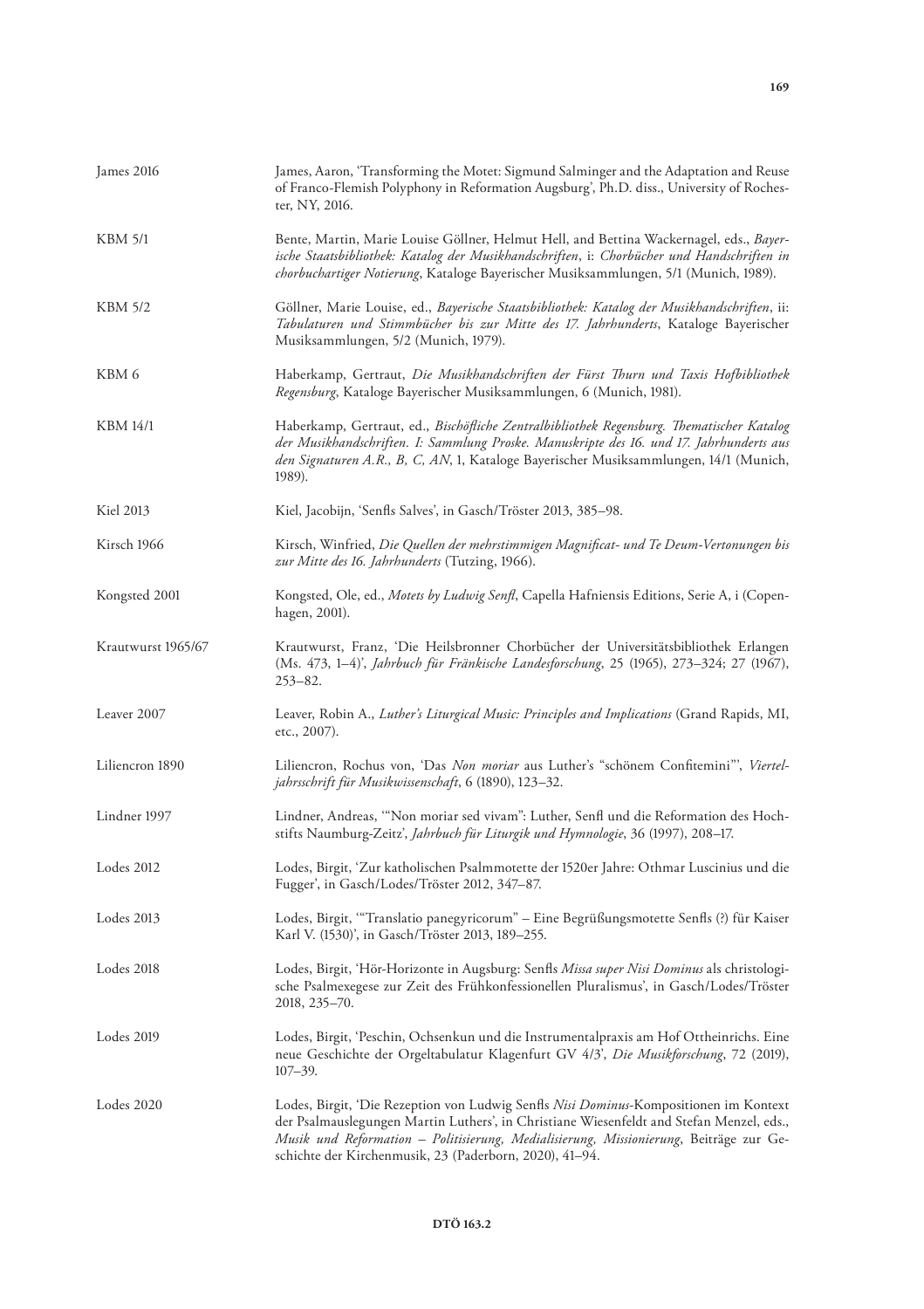| Loge 1931                | Loge, Eckhard, Eine Messen- und Motettenhandschrift des Kantors Matthias Krüger aus der<br>Musikbibliothek Herzog Albrechts von Preussen, Königsberger Studien zur Musikwissen-<br>schaft, 12 (Kassel, 1931).                                                    |
|--------------------------|------------------------------------------------------------------------------------------------------------------------------------------------------------------------------------------------------------------------------------------------------------------|
| Luther WA Briefwechsel v | Luther, Martin, Werke. Kritische Gesamtausgabe (Weimarer Ausgabe), Briefwechsel, v<br>(Weimar, 1934).                                                                                                                                                            |
| McDonald 2020            | McDonald, Grantley, 'The Library of Johannes Stomius, Lutheran Musical Humanist in<br>Salzburg', Journal of the Alamire Foundation, 12 (2020), 51-88.                                                                                                            |
| Meyer 1986               | Meyer, Christian, 'Contributions à l'Étude des Sources de la Musique de Luth dans les Pays<br>Germaniques au XVI <sup>e</sup> Siècle. Les Luthistes et leur Art: Techniques et Formes', 3 vols., Thèse<br>de Doctorat d'État, Université de Strasbourg-II, 1986. |
| Meyer 1994               | Meyer, Christian, ed., Sources Manuscrites en Tablature, Luth et Theorbe (c. 1500-c. 1800), ii:<br>Bundesrepublik Deutschland (D), Collections d'Études Musicologiques, 87 (Baden-Baden,<br>etc., 1994).                                                         |
| $MGG^2$                  | Finscher, Ludwig, ed., Die Musik in Geschichte und Gegenwart, 2nd, newly revised edn.,<br>29 vols. (Personenteil, Sachteil) (Kassel/Stuttgart, 1994-2007).                                                                                                       |
| Murányi 1991             | Murányi, Róbert, Thematisches Verzeichnis der Musikaliensammlung von Bartfeld (Bártfa),<br>Deutsche Musik im Osten, 2 (Bonn, 1991).                                                                                                                              |
| New Grove <sup>2</sup>   | Sadie, Stanley, ed., The New Grove Dictionary of Music and Musicians, 2nd edn., 29 vols.<br>(London, 2001).                                                                                                                                                      |
| Noblitt 1994             | Noblitt, Thomas, 'The Earliest Plenary Mass for Easter', in Albert Clement and Eric Jas,<br>eds., From Ciconia to Sweelinck: Donum natalicium Willem Elders (Amsterdam/Atlanta, GA,<br>1994), 31–48.                                                             |
| NSE <sub>1</sub>         | Edwards, Scott Lee, Stefan Gasch, and Sonja Tröster, eds., New Senfl Edition. Volume 1:<br>Motets for Four Voices (A-I), Denkmäler der Tonkunst in Österreich, 163.1 (Vienna, 2021).                                                                             |
| NSE <sub>3</sub>         | Edwards, Scott Lee, Stefan Gasch, and Sonja Tröster, eds., New Senfl Edition. Volume 3:<br>Motets for Five Voices, Denkmäler der Tonkunst in Österreich, 163.3 (Vienna, 2022).                                                                                   |
| NSE 4                    | Edwards, Scott Lee, Stefan Gasch, and Sonja Tröster, eds., New Senfl Edition. Volume 4:<br>Motets for Six and Eight Voices, Canons, Denkmäler der Tonkunst in Österreich, 163.4<br>(Vienna, in preparation).                                                     |
| Orf 1977                 | Orf, Wolfgang, Die Musikhandschriften Thomaskirche Mss. 49/50 und 51 in der Universitäts-<br>bibliothek Leipzig, Quellenkataloge zur Musikgeschichte, 13 (Wilhelmshaven, 1977).                                                                                  |
| <b>RDC</b>               | Swift, Edgar, and Angela M. Kinney, eds., The Vulgate Bible, Douay-Rheims Translation,<br>6 vols. (Cambridge, MA/London, 2010-2013).                                                                                                                             |
| RISM B/I                 | Lesure, François, Recueils imprimés XVIe-XVIIe siècles (Munich, etc., 1960).                                                                                                                                                                                     |
| SC                       | Gasch, Stefan, and Sonja Tröster (in collaboration with Birgit Lodes), Ludwig Senfl (c.1490–<br>1543): A Catalogue Raisonné of the Works and Sources, Épitome musical, 2 vols. (Turnhout,<br>2019).                                                              |
| Schenk 1951              | Schenk, Johann, Hymnenbuch: lateinisch – deutsch, i: Die Hymnen des römischen Breviers<br>(Regensburg, 1951).                                                                                                                                                    |
| Šedivý 2007              | Šedivý, Juraj, Mittelalterliche Schriftkultur im Pressburger Kollegiatkapitel (Bratislava, 2007).                                                                                                                                                                |